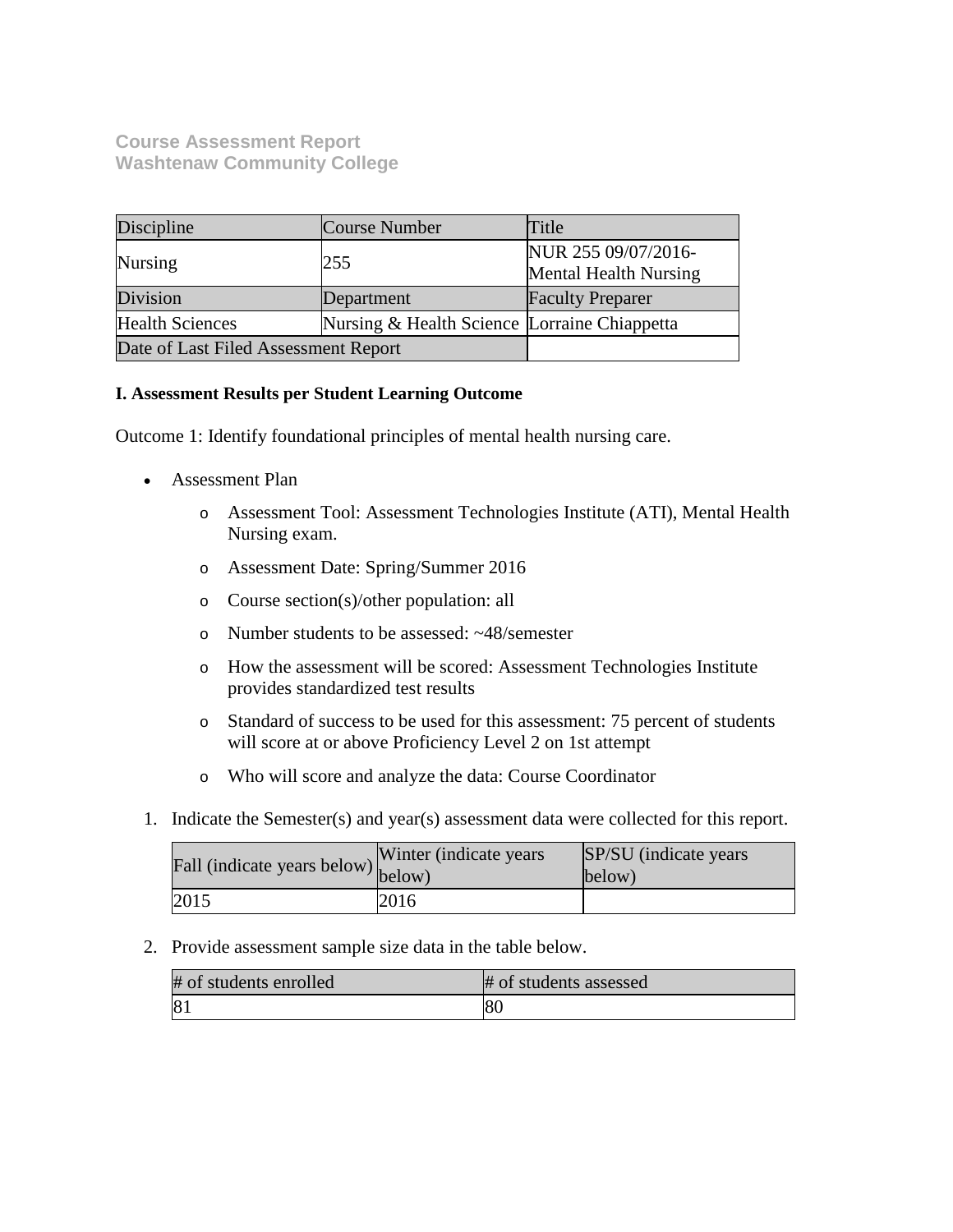3. If the number of students assessed differs from the number of students enrolled, please explain why all enrolled students were not assessed, e.g. absence, withdrawal, or did not complete activity.

1 student did not complete activity

4. Describe how students from all populations (day students on campus, DL, MM, evening, extension center sites, etc.) were included in the assessment based on your selection criteria.

All students within the most recent semesters: Fall 2015 and Winter 2016

All are required to complete the ATI standardized test at the end of the course

5. Describe the process used to assess this outcome. Include a brief description of this tool and how it was scored.

Standardized test on subject matter that measures proficiency levels (below Level 1, Level 1, Level 2 and Level 3). Level 3 indicates the highest level of proficiency

See attachment for scores for each Level

6. Briefly describe assessment results based on data collected for this outcome and tool during the course assessment. Discuss the extent to which students achieved this learning outcome and indicate whether the standard of success was met for this outcome and tool.

Met Standard of Success: Yes

**Fall 2015:** 97.5 % of students achieved an overall score of Level 2 or above.

7 subscores are measured:

- o 4 subscores were relevant to this SLO and achieved the Level 2 standard (Management of Care, Health Promotion, Reduction of Risk, Psychosocial Integrity) Please see attached
- o 1 subscore relevant to this SLO (Safety and Infection Control) was below expected level of achievement, but is based upon only 3 questions.

**Winter 2016:** 91.7 % of students achieved an overall score of Level 2 or above.

7 subscores are measured: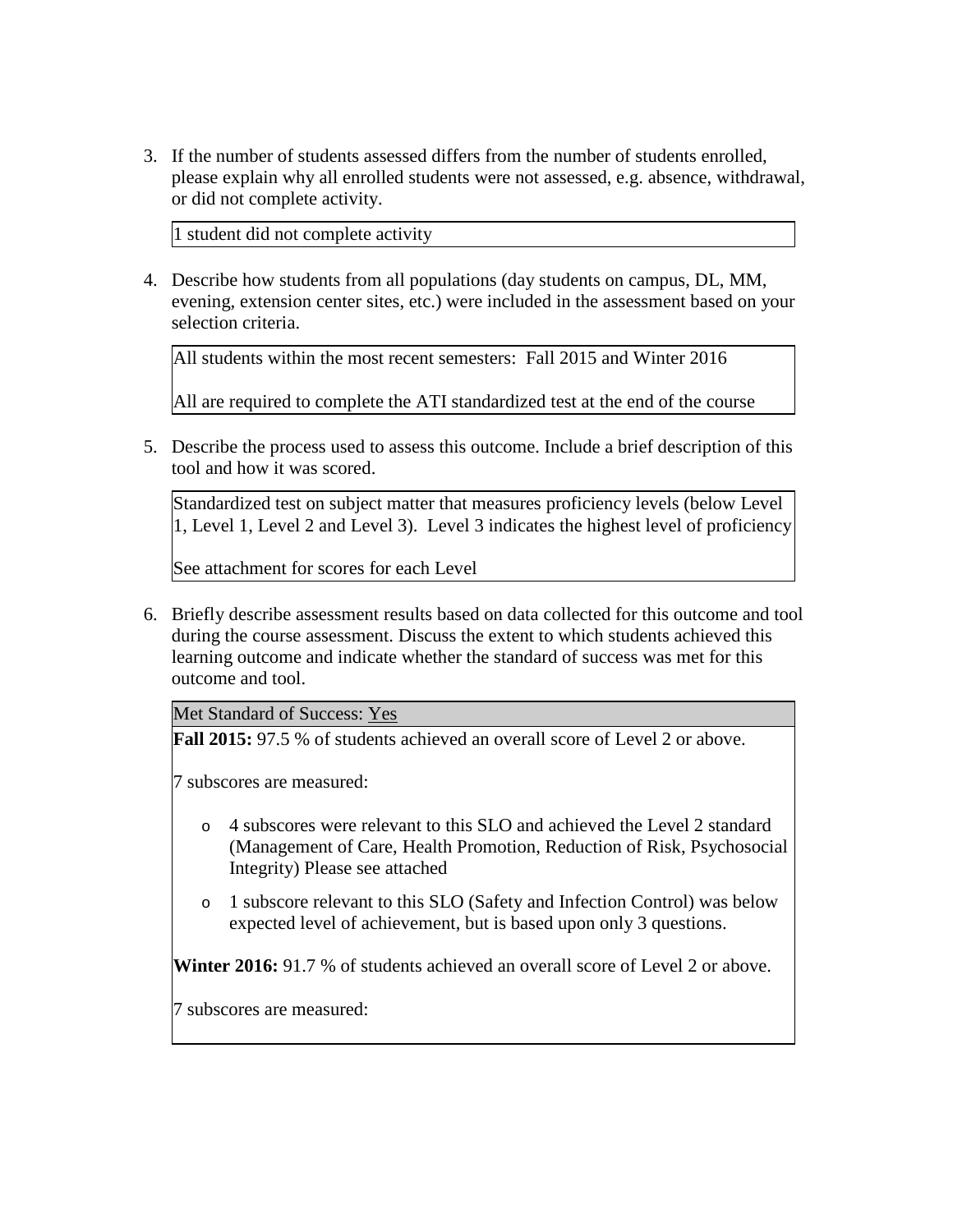- o 5 subscores were relevant to this SLO and achieved a Level 2 standard (Management of Care, Health Promotion, Reduction of Risk, Psychosocial Integrity, Safety) Please see attached
- 7. Based on your interpretation of the assessment results, describe the areas of strength in student achievement of this learning outcome.

**Fall 2015:** 97.5 % of students achieved an overall Level 2 or above.

**Winter 2016:** 91.7 % of students achieved an overall Level 2 or above.

Both cohorts are well above the department benchmark of 75% of students achieving a Level 2 or above

8. Based on your analysis of student performance, discuss the areas in which student achievement of this learning outcome could be improved. If student met standard of success, you may wish to identify your plans for continuous improvement.

No significant changes are planned at this time. Group learning activities / case studies will continue to be used to facilitate understanding and application of content

Outcome 2: Identify traditional nonpharmacological therapies for managing mental health issues.

- Assessment Plan
	- o Assessment Tool: Assessment Technologies Institute (ATI), Mental Health Nursing exam.
	- o Assessment Date: Spring/Summer 2016
	- o Course section(s)/other population: all
	- o Number students to be assessed: ~48/semester
	- o How the assessment will be scored: Assessment Technologies Institute provides standardized test results
	- o Standard of success to be used for this assessment: 75 percent of students will score at or above Proficiency Level 2 on 1st attempt
	- o Who will score and analyze the data: Course Coordinator
- 1. Indicate the Semester(s) and year(s) assessment data were collected for this report.

| indicate years below) Winter (indicate years | SP/SU (indicate years) |
|----------------------------------------------|------------------------|
|                                              | below)                 |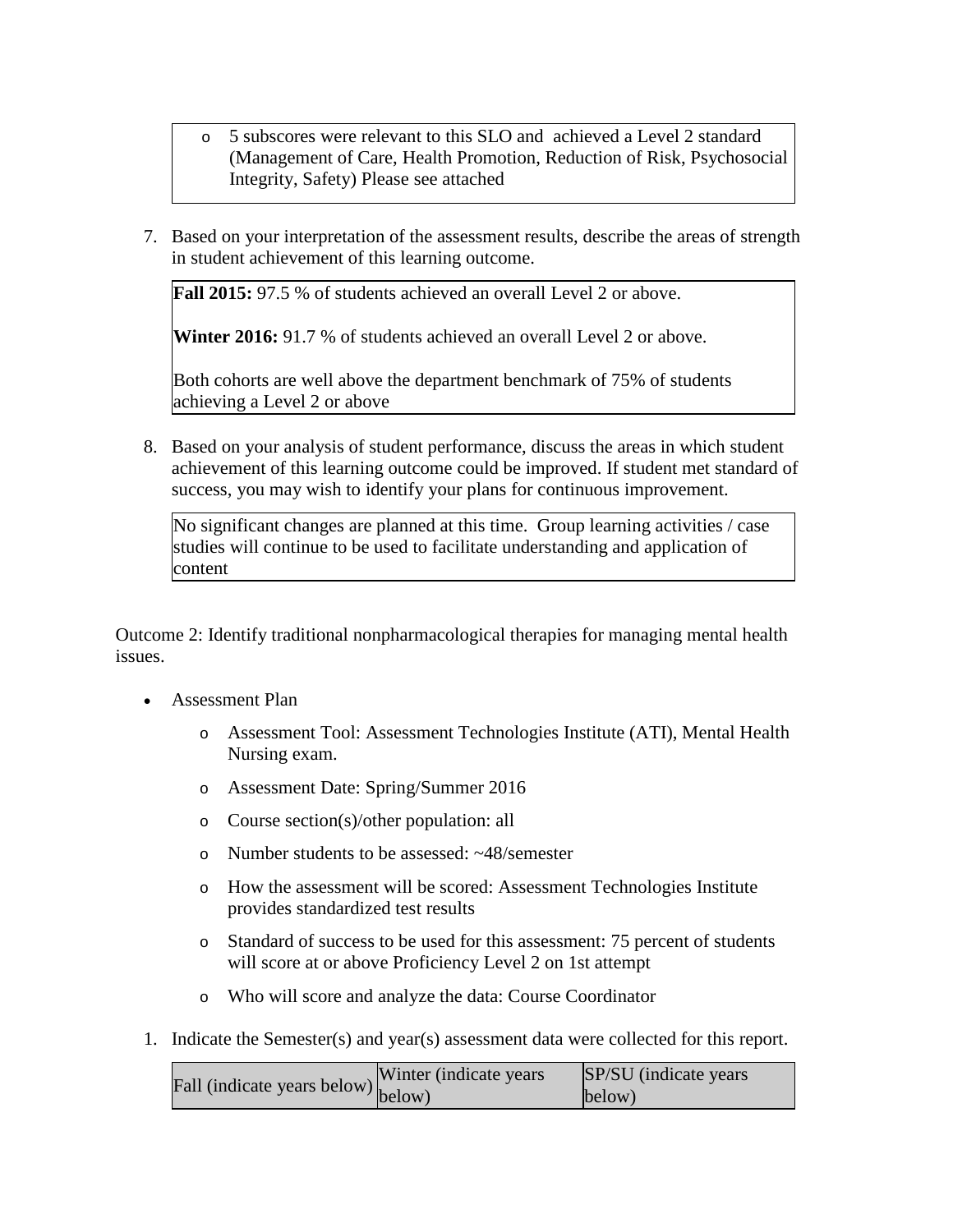| <b>.</b><br>∼ | $\sim$ |  |  |
|---------------|--------|--|--|
|---------------|--------|--|--|

2. Provide assessment sample size data in the table below.

| # of students enrolled | # of students assessed |
|------------------------|------------------------|
| 81                     | 80                     |

3. If the number of students assessed differs from the number of students enrolled, please explain why all enrolled students were not assessed, e.g. absence, withdrawal, or did not complete activity.

1 student did not complete activity

4. Describe how students from all populations (day students on campus, DL, MM, evening, extension center sites, etc.) were included in the assessment based on your selection criteria.

All students within the most recent semesters - Fall 2015 and Winter 2016

All are required to complete the ATI standardized tests at the end of the course

5. Describe the process used to assess this outcome. Include a brief description of this tool and how it was scored.

Standardized test on subject matter that measures proficiency levels (below Level 1, Level 1, Level 2 and Level 3). Level 3 indicates the highest level of proficiency

See attachment for scores for each Level

6. Briefly describe assessment results based on data collected for this outcome and tool during the course assessment. Discuss the extent to which students achieved this learning outcome and indicate whether the standard of success was met for this outcome and tool.

Met Standard of Success: Yes

**Fall 2015:** 97.5 % of students achieved an overall score of Level 2 or above.

7 sub scores are measured:

- o 4 sub scores were relevant to this SLO and achieved the Level 2 standard (Management of Care, Health Promotion, Reduction of Risk, Psychosocial Integrity) Please see attached
- o 1 sub score relevant to this SLO (Safety and Infection Control) was below expected level of achievement, but is based upon only 3 questions.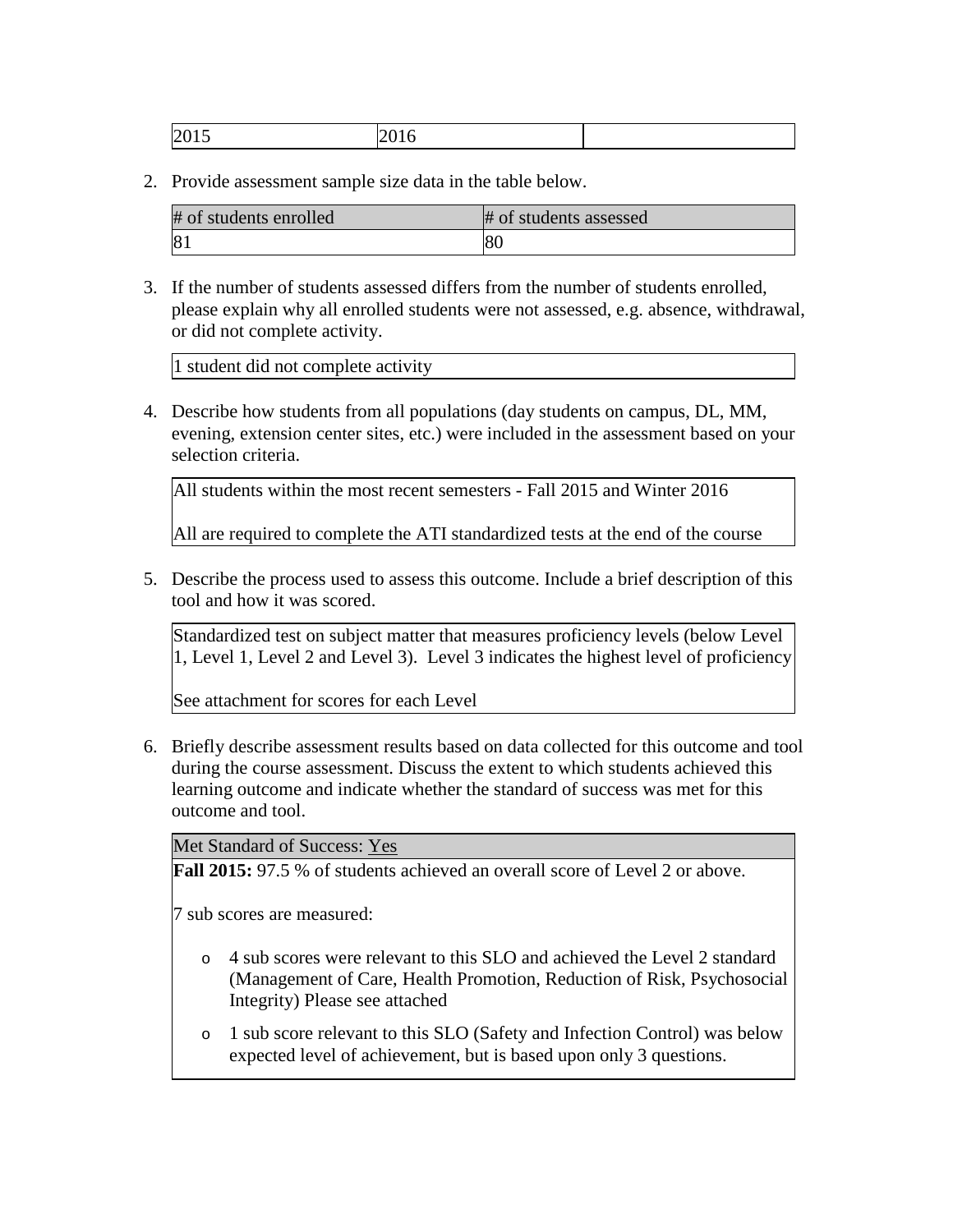Winter 2016: 91.7 % of students achieved an overall score of Level 2 or above.

7 sub scores are measured:

- o 5 sub scores were relevant to this SLO and achieved a Level 2 standard (Management of Care, Health Promotion, Reduction of Risk, Psychosocial Integrity, Safety) Please see attached
- 7. Based on your interpretation of the assessment results, describe the areas of strength in student achievement of this learning outcome.

**Fall 2015:** 97.5 % of students achieved a Level 2 or above.

**Winter 2016:** 91.7 % of students achieved Level 2 or above.

Both cohorts are well above the department benchmark of 75% of students achieving a Level 2 or above

8. Based on your analysis of student performance, discuss the areas in which student achievement of this learning outcome could be improved. If student met standard of success, you may wish to identify your plans for continuous improvement.

No significant changes are planned at this time. Group learning activities/ case studies will continue to be used to facilitate understanding and application of content

Outcome 3: Identify principles of nursing care of individuals with psychobiologic disorders using the nursing process.

- Assessment Plan
	- o Assessment Tool: Assessment Technologies Institute (ATI), Mental Health Nursing exam.
	- o Assessment Date: Spring/Summer 2016
	- o Course section(s)/other population: all
	- o Number students to be assessed: ~48/semester
	- o How the assessment will be scored: Assessment Technologies Institute provides standardized test results.
	- o Standard of success to be used for this assessment: 75 percent of students will score at or above Proficiency Level 2 on 1st attempt.
	- o Who will score and analyze the data: Course Coordinator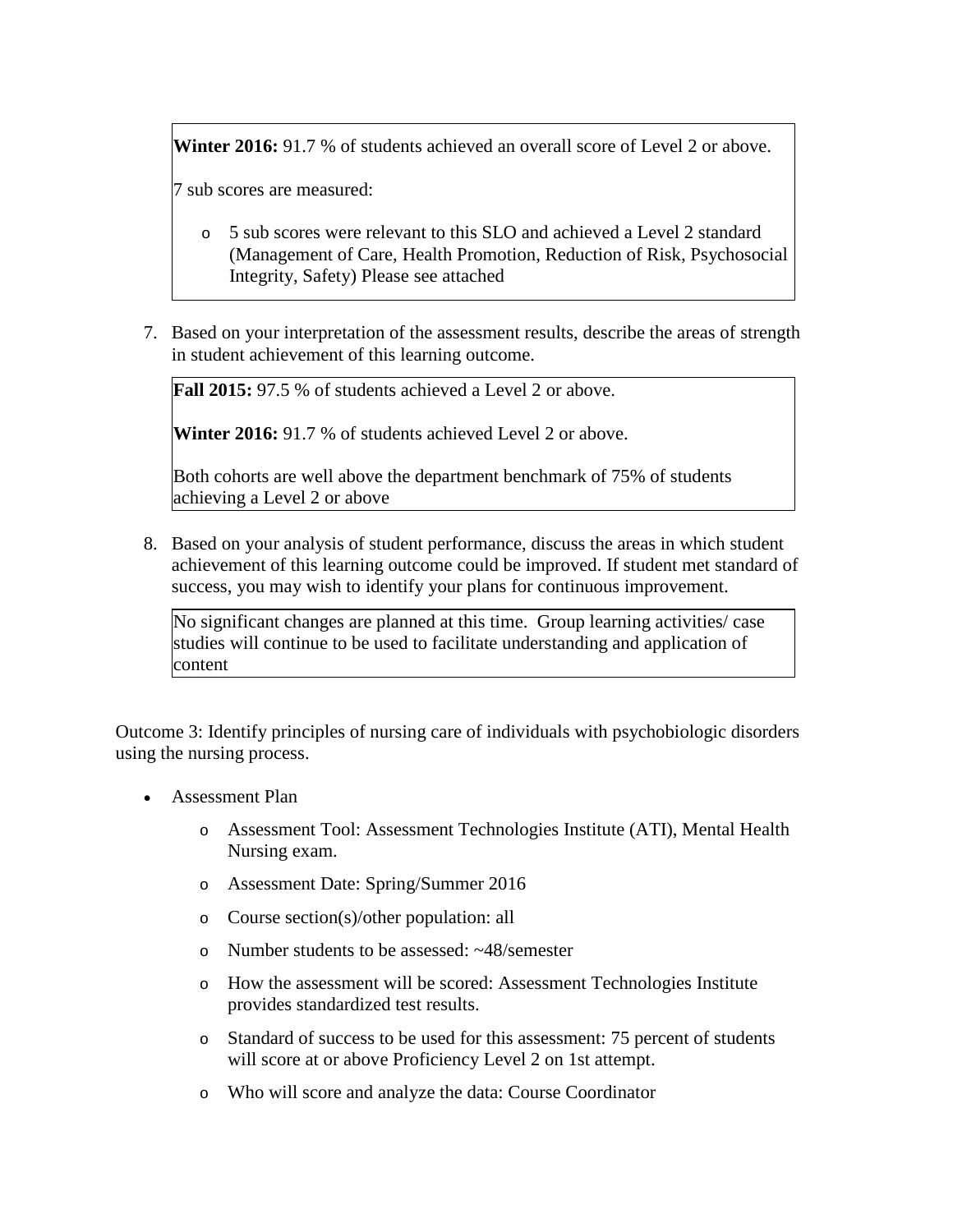1. Indicate the Semester(s) and year(s) assessment data were collected for this report.

| Fall (indicate years below) below) | Winter (indicate years) | SP/SU (indicate years)<br>below) |
|------------------------------------|-------------------------|----------------------------------|
| 2015                               | 2016                    |                                  |

2. Provide assessment sample size data in the table below.

| # of students enrolled | # of students assessed |
|------------------------|------------------------|
| 81                     | ιoι                    |

3. If the number of students assessed differs from the number of students enrolled, please explain why all enrolled students were not assessed, e.g. absence, withdrawal, or did not complete activity.

1 student did not complete activity

4. Describe how students from all populations (day students on campus, DL, MM, evening, extension center sites, etc.) were included in the assessment based on your selection criteria.

```
All students within the most recent semesters - Fall 2015 and Winter 2016
All are required to complete the ATI standardized tests at the end of the course
```
5. Describe the process used to assess this outcome. Include a brief description of this tool and how it was scored.

Standardized test on subject matter that measures proficiency levels (below Level 1, Level 1, Level 2 and Level 3). Level 3 indicates the highest level of proficiency

See attachment for scores for each Level

6. Briefly describe assessment results based on data collected for this outcome and tool during the course assessment. Discuss the extent to which students achieved this learning outcome and indicate whether the standard of success was met for this outcome and tool.

Met Standard of Success: Yes

**Fall 2015:** 97.5 % of students achieved an overall score of Level 2 or above.

**Winter 2016:** 91.7 % of students achieved an overall score of Level 2 or above.

The most relevant subscore for this SLO of Psychosocial Integrity: Students achieved Level 2 or above for both cohorts (77.5% and 78.3%)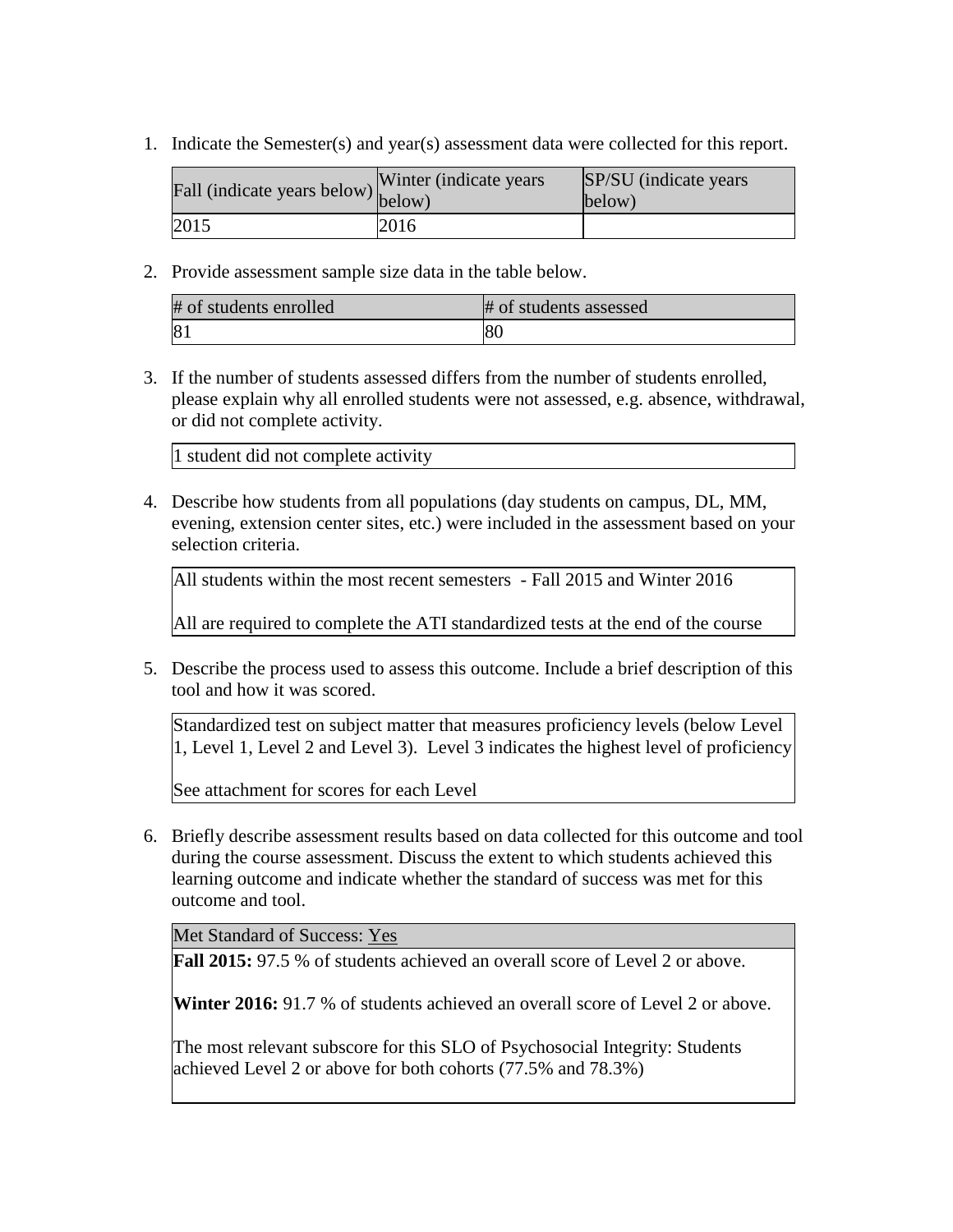## Fall 2015:

- 3 additional sub scores were relevant to this SLO and achieved the Level 2 standard (Management of Care, Health Promotion, Reduction of Risk, ) Please see attached
- 1 sub score relevant to this SLO (Safety and Infection Control) was below expected level of achievement, but is based upon only 3 questions.

# Winter 2016

- o 4 additional sub scores were relevant to this SLO and achieved a Level 2 standard (Management of Care, Health Promotion, Reduction of Risk, Safety) Please see attached
- o 1 sub score possibly relevant, Physiological Adaptation, is significantly below expected level of achievement, but is based upon only 2 questions
- 7. Based on your interpretation of the assessment results, describe the areas of strength in student achievement of this learning outcome.

**Fall 2015:** 97.5 % of students achieved a Level 2 or above.

**Winter 2016:** 91.7 % of students achieved Level 2 or above.

Both cohorts are well above the department benchmark of 75% of students achieving a Level 2 or above

8. Based on your analysis of student performance, discuss the areas in which student achievement of this learning outcome could be improved. If student met standard of success, you may wish to identify your plans for continuous improvement.

No significant changes are planned at this time. Group learning activities/ case studies will continue to be used to facilitate understanding and application of content

Outcome 4: Identify psychopharmacological therapies for select psychobiologic disorders.

- Assessment Plan
	- o Assessment Tool: Mental Health Nursing ATI test
	- o Assessment Date: Spring/Summer 2016
	- o Course section(s)/other population: all sections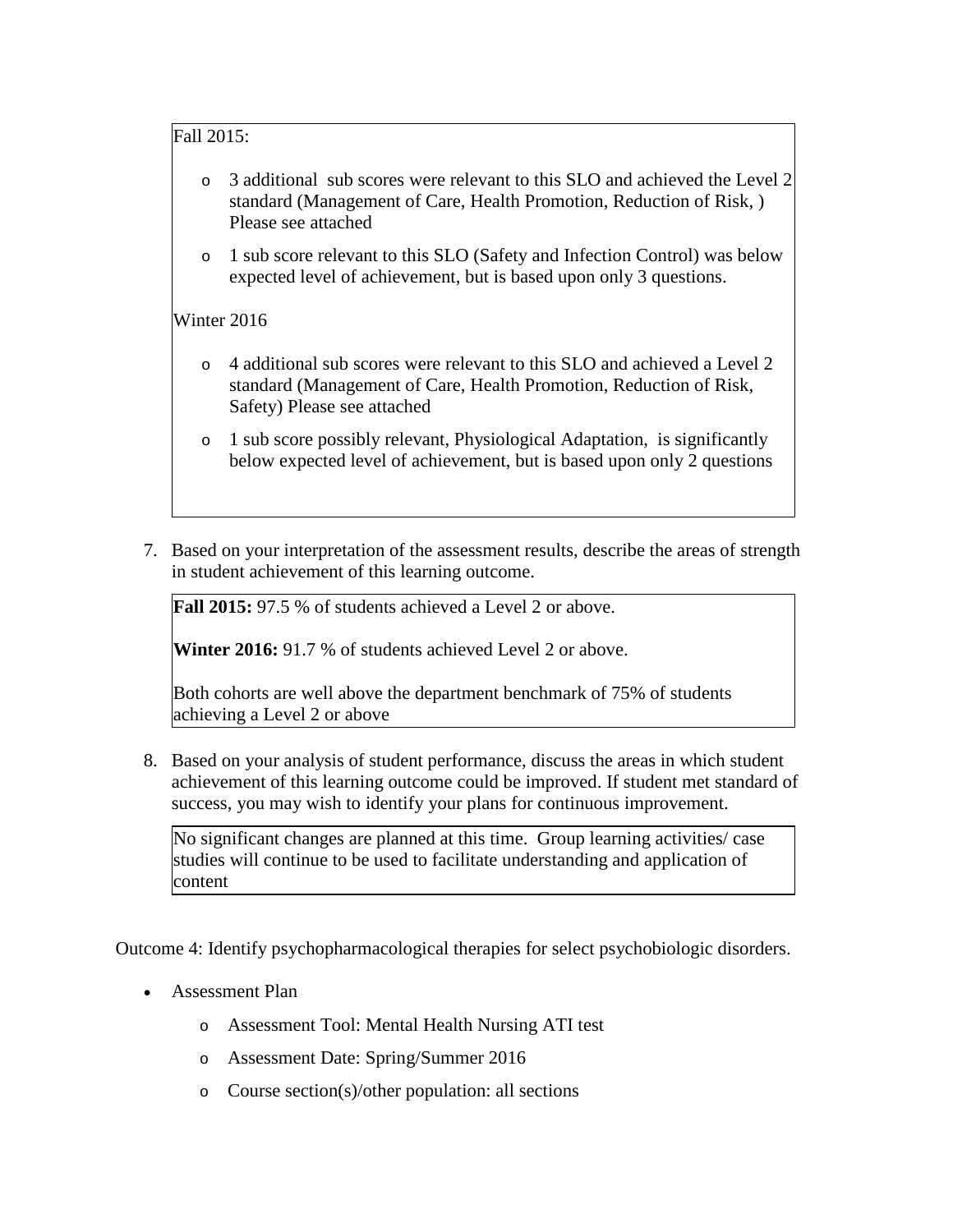- o Number students to be assessed:  $\sim$  48/semester
- o How the assessment will be scored: Assessment Technologies Institute provides standardized test results
- o Standard of success to be used for this assessment: 75 percent of students will score at or above Proficiency Level 2 on 1st attempt.
- o Who will score and analyze the data: Course Coordinator
- 1. Indicate the Semester(s) and year(s) assessment data were collected for this report.

| Fall (indicate years below) below) | Winter (indicate years) | SP/SU (indicate years)<br>below) |
|------------------------------------|-------------------------|----------------------------------|
| 2015                               | 2016                    |                                  |

2. Provide assessment sample size data in the table below.

| # of students enrolled | # of students assessed |
|------------------------|------------------------|
| $\mathbf{8}^{\circ}$   | 80                     |

3. If the number of students assessed differs from the number of students enrolled, please explain why all enrolled students were not assessed, e.g. absence, withdrawal, or did not complete activity.

1 student did not complete activity

4. Describe how students from all populations (day students on campus, DL, MM, evening, extension center sites, etc.) were included in the assessment based on your selection criteria.

all students within the most recent semesters - Fall 2015 and Winter 2016

All are required to complete the ATI standardized tests at the end of the course

5. Describe the process used to assess this outcome. Include a brief description of this tool and how it was scored.

Standardized test on subject matter that measures proficiency levels (below Level 1, Level 1, Level 2 and Level 3). Level 3 indicates the highest level of proficiency

See attachment for scores for each Level

6. Briefly describe assessment results based on data collected for this outcome and tool during the course assessment. Discuss the extent to which students achieved this learning outcome and indicate whether the standard of success was met for this outcome and tool.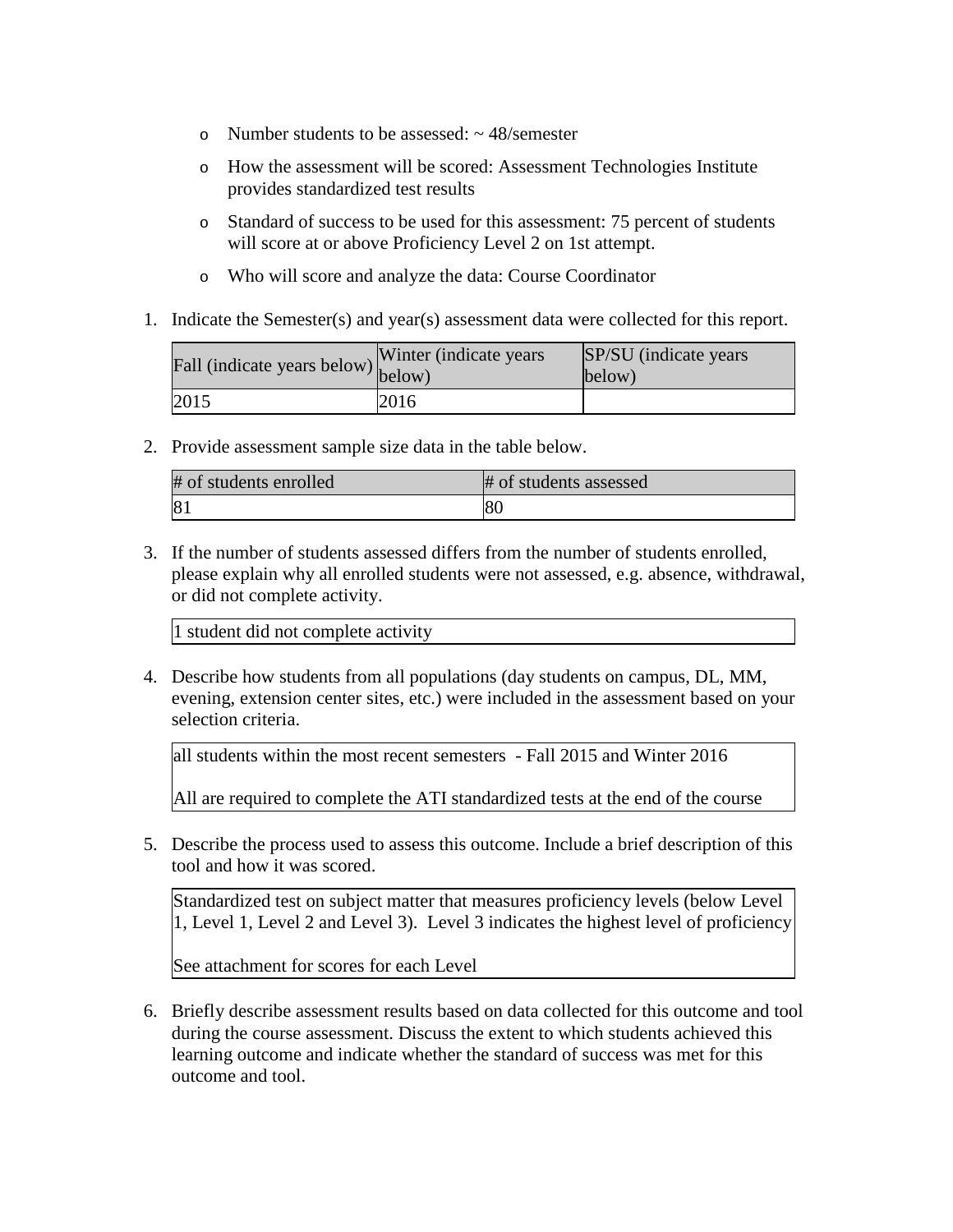Met Standard of Success: Yes

**Fall 2015:** 97.5 % of students achieved an overall score of Level 2 or above.

**Winter 2016:** 91.7 % of students achieved an overall score of Level 2 or above.

Both sets of standardized test scores reveal scores below benchmark on Pharmacological Therapies (see attachments)

7. Based on your interpretation of the assessment results, describe the areas of strength in student achievement of this learning outcome.

Fall 2015: 97.5 % of students achieved a Level 2 or above.

**Winter 2016:** 91.7 % of students achieved Level 2 or above.

Both cohorts are well above the department benchmark of 75% of students achieving a Level 2 or above

Both sets of standardized test scores reveal scores below benchmark on the subscores of Pharmacological Therapies (relevant to this SLO) and one cohort achieved significantly below department benchmark for the subscore for Physiologic Adaptation (possibly relevant to this SLO)

8. Based on your analysis of student performance, discuss the areas in which student achievement of this learning outcome could be improved. If student met standard of success, you may wish to identify your plans for continuous improvement.

Group subscores of Pharmacological and Parenteral Therapies - fall just below the Level 2 proficiency score. It may be useful to develop group learning activities to reinforce learning in this content area.

Physiologic Adaptation subscores that fell below the level 2 benchmark were based upon only 2 questions. It would still would be useful to design learning activities to reinforce this content.

Outcome 5: Identify principles of mental health nursing in caring for special populations using the nursing process.

- Assessment Plan
	- o Assessment Tool: Mental Health Nursing ATI standardized test
	- o Assessment Date: Spring/Summer 2016
	- o Course section(s)/other population: all sections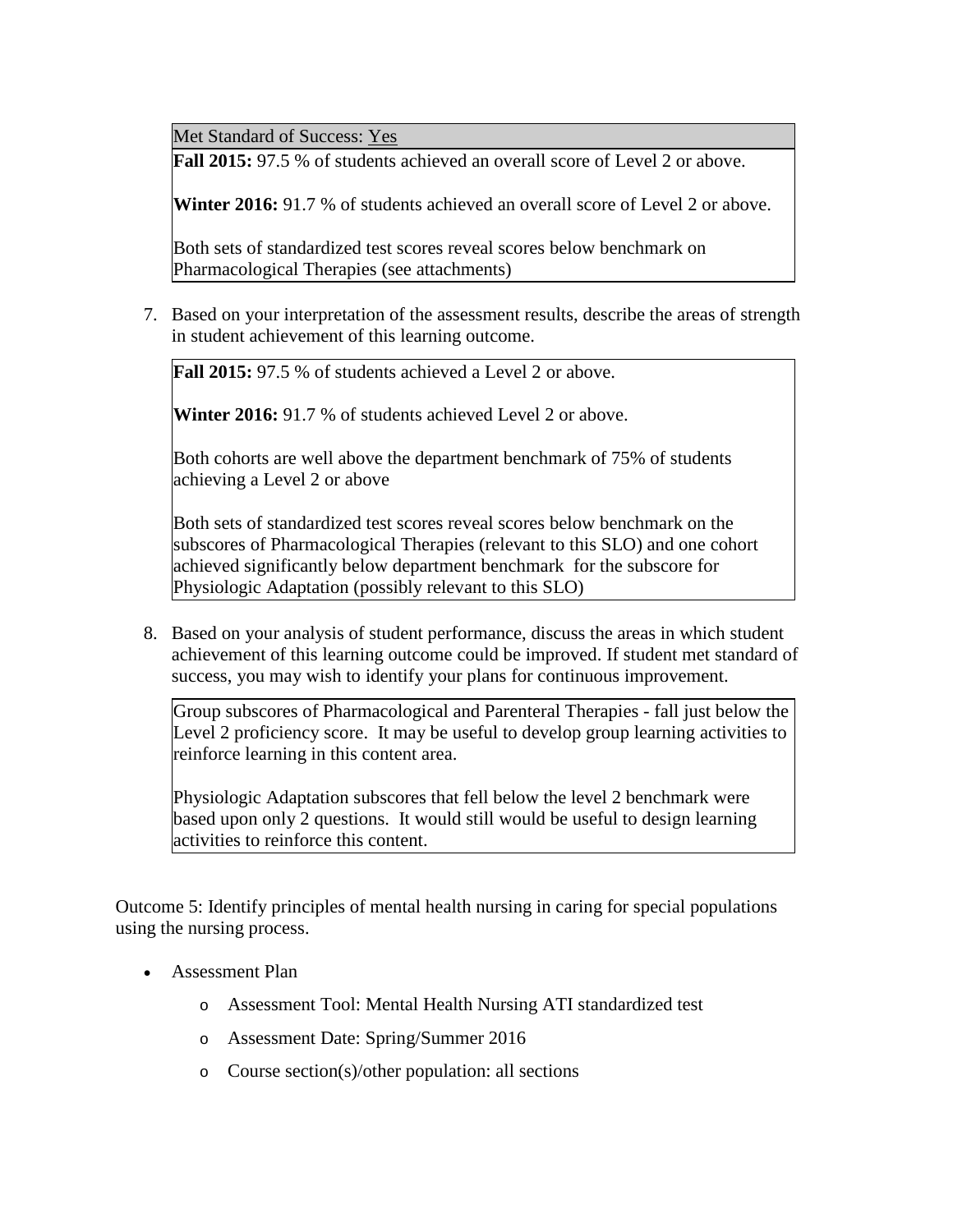- o Number students to be assessed: ~48/semester
- o How the assessment will be scored: Assessment Technologies Institute provides standardized test results
- o Standard of success to be used for this assessment: 75 percent of students will score at or above Proficiency Level 2 on 1st attempt
- o Who will score and analyze the data: Course Coordinator
- 1. Indicate the Semester(s) and year(s) assessment data were collected for this report.

| Fall (indicate years below) below) | Winter (indicate years) | SP/SU (indicate years)<br>below) |
|------------------------------------|-------------------------|----------------------------------|
| 2015                               | 2016                    |                                  |

2. Provide assessment sample size data in the table below.

| # of students enrolled | # of students assessed |
|------------------------|------------------------|
| $\sqrt{8}$             | 80                     |

3. If the number of students assessed differs from the number of students enrolled, please explain why all enrolled students were not assessed, e.g. absence, withdrawal, or did not complete activity.

1 student did not complete activity

4. Describe how students from all populations (day students on campus, DL, MM, evening, extension center sites, etc.) were included in the assessment based on your selection criteria.

All students within the most recent semesters - Fall 2015 and Winter 2016

All are required to complete the ATI standardized test at the end of the course

5. Describe the process used to assess this outcome. Include a brief description of this tool and how it was scored.

Standardized test on subject matter that measures proficiency levels (below Level 1, Level 1, Level 2 and Level 3). Level 3 indicates the highest level of proficiency

See attachment for scores for each Level

6. Briefly describe assessment results based on data collected for this outcome and tool during the course assessment. Discuss the extent to which students achieved this learning outcome and indicate whether the standard of success was met for this outcome and tool.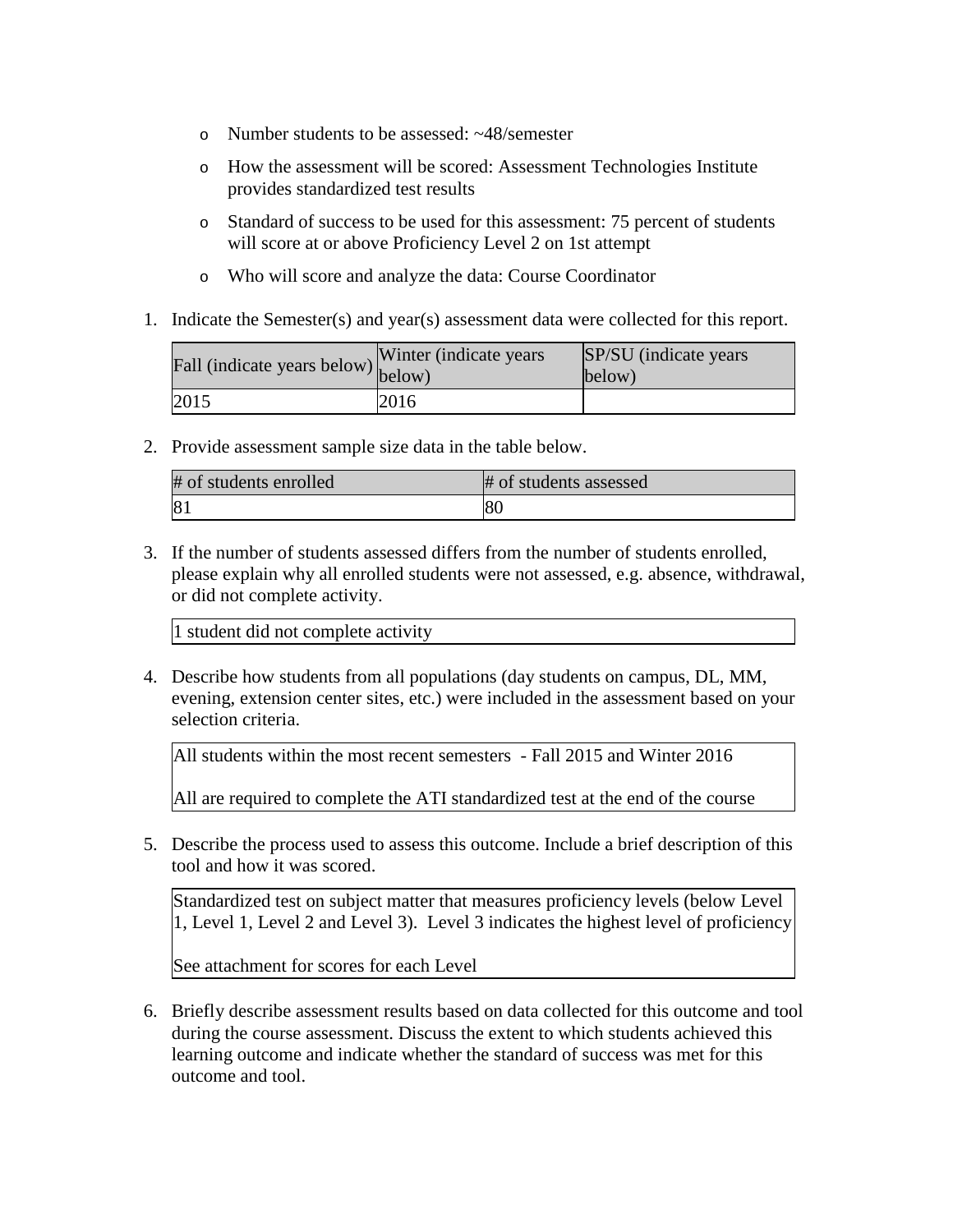Met Standard of Success: Yes

**Fall 2015:** 97.5 % of students achieved an overall score of Level 2 or above.

**Winter 2016:** 91.7 % of students achieved an overall score of Level 2 or above.

The most relevant subscore for this SLO of Psychosocial Integrity: Students achieved Level 2 or above for both cohorts (77.5% and 78.3%)

Fall 2015:

- o 3 additional sub scores were relevant to this SLO and achieved the Level 2 standard (Management of Care, Health Promotion, Reduction of Risk, ) Please see attached
- o 1 sub score relevant to this SLO (Safety and Infection Control) was below expected level of achievement, but is based upon only 3 questions.

Winter 2016

- o 4 additional sub scores were relevant to this SLO and achieved a Level 2 standard (Management of Care, Health Promotion, Reduction of Risk, Safety) Please see attached
- o 1 sub score possibly relevant, Physiological Adaptation, is significantly below expected level of achievement, but is based upon only 2 questions
- 7. Based on your interpretation of the assessment results, describe the areas of strength in student achievement of this learning outcome.

**Fall 2015:** 97.5 % of students achieved a Level 2 or above.

**Winter 2016:** 91.7 % of students achieved Level 2 or above.

Both cohorts are well above the department benchmark of 75% of students achieving a Level 2 or above

8. Based on your analysis of student performance, discuss the areas in which student achievement of this learning outcome could be improved. If student met standard of success, you may wish to identify your plans for continuous improvement.

No significant changes are planned at this time. Group learning activities/ case studies will continue to be used to facilitate understanding and application of content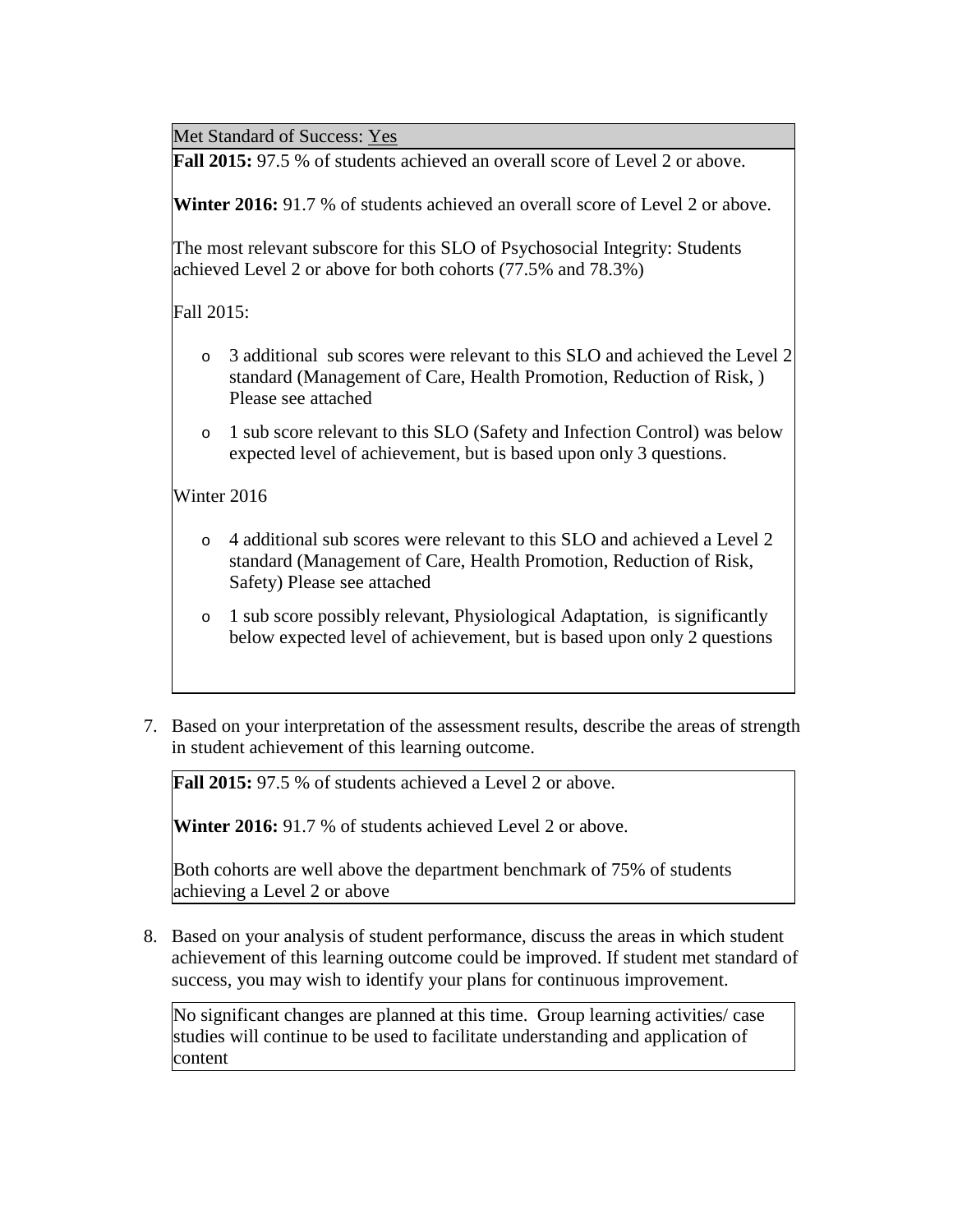Outcome 6: Determine the care of individuals during psychiatric emergencies using the nursing process.

- Assessment Plan
	- o Assessment Tool: Mental Health Nursing ATI Standardized Test
	- o Assessment Date: Spring/Summer 2016
	- o Course section(s)/other population: all sections
	- o Number students to be assessed:  $\sim$  48/semester
	- o How the assessment will be scored: Assessment Technologies Institute provides standardized test results
	- o Standard of success to be used for this assessment: 75 percent of students will score at or above Proficiency Level 2 on 1st attempt
	- o Who will score and analyze the data: Course Coordinator
- 1. Indicate the Semester(s) and year(s) assessment data were collected for this report.

| r'all (indicate years below) below) | Winter (indicate years) | SP/SU (indicate years)<br>below) |
|-------------------------------------|-------------------------|----------------------------------|
| 2015                                | 2016                    |                                  |

2. Provide assessment sample size data in the table below.

| # of students enrolled | # of students assessed |
|------------------------|------------------------|
| 81                     | 18U                    |

3. If the number of students assessed differs from the number of students enrolled, please explain why all enrolled students were not assessed, e.g. absence, withdrawal, or did not complete activity.

1 student did not complete activity

4. Describe how students from all populations (day students on campus, DL, MM, evening, extension center sites, etc.) were included in the assessment based on your selection criteria.

All students within the most recent semesters Fall 2015 and Winter 2016

All are required to complete the ATI standardized test at the end of the course

5. Describe the process used to assess this outcome. Include a brief description of this tool and how it was scored.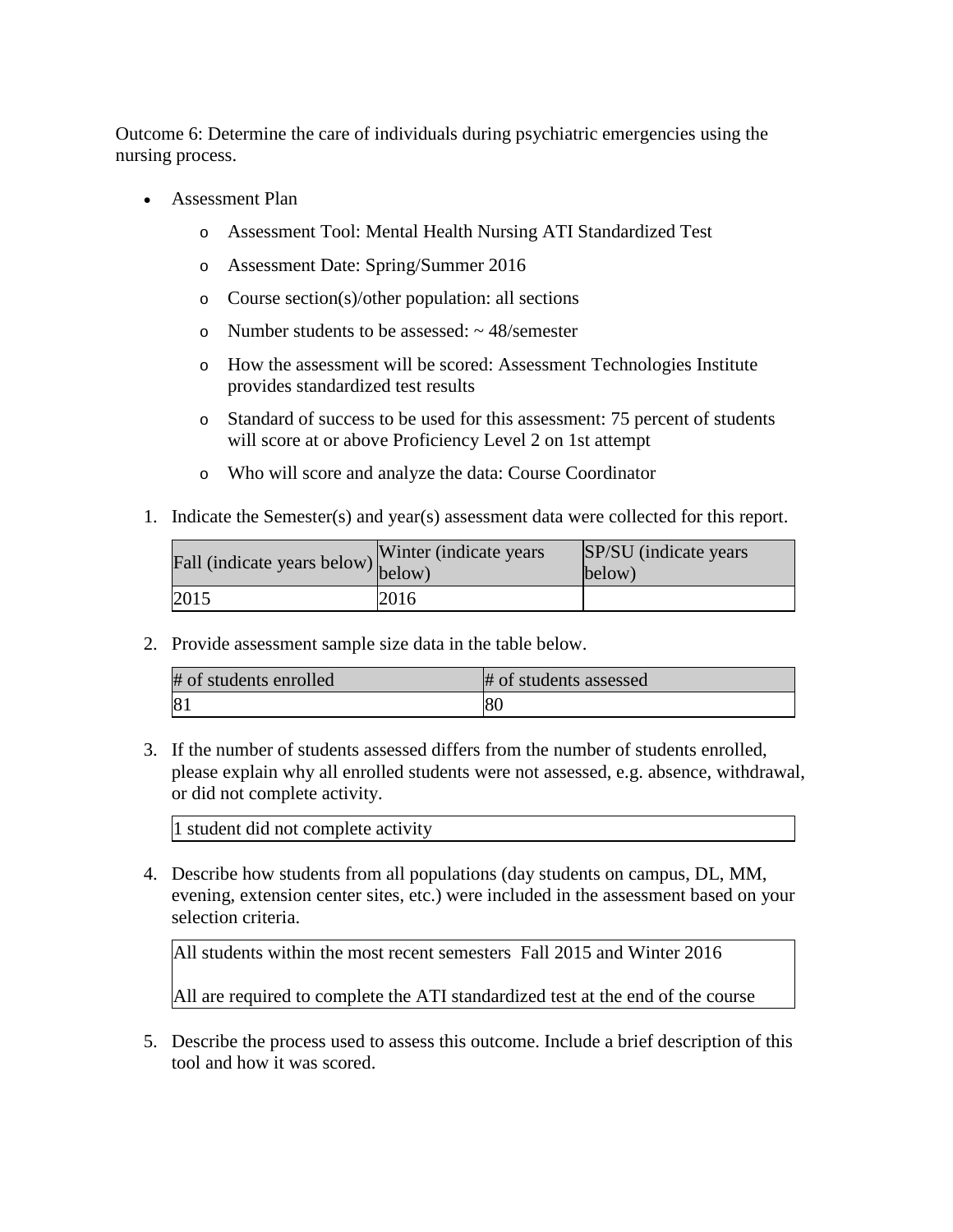Standardized test on subject matter that measures proficiency levels (below Level 1, Level 1, Level 2 and Level 3). Level 3 indicates the highest level of proficiency

See attachment for scores for each Level

6. Briefly describe assessment results based on data collected for this outcome and tool during the course assessment. Discuss the extent to which students achieved this learning outcome and indicate whether the standard of success was met for this outcome and tool.

Met Standard of Success: Yes

**Fall 2015:** 97.5 % of students achieved an overall score of Level 2 or above.

7 sub scores are measured:

- o 4 sub scores possibly relevant to this SLO and achieved the Level 2 standard (Management of Care, Health Promotion, Reduction of Risk, Psychosocial Integrity) Please see attached
- o 1 sub score relevant to this SLO (Safety and Infection Control) was below expected level of achievement, but is based upon only 3 questions.

**Winter 2016:** 91.7 % of students achieved an overall score of Level 2 or above.

7 sub scores are measured:

- o 5 sub scores were relevant to this SLO and achieved a Level 2 standard (Management of Care, Health Promotion, Reduction of Risk, Psychosocial Integrity, Safety) Please see attached
- 7. Based on your interpretation of the assessment results, describe the areas of strength in student achievement of this learning outcome.

**Fall 2015:** 97.5 % of students achieved a Level 2 or above.

**Winter 2016:** 91.7 % of students achieved Level 2 or above.

Both cohorts are well above the department benchmark of 75% of students achieving a Level 2 or above

One relevant subscore Safety fell slightly below Level 2 for fall 2015 cohort

8. Based on your analysis of student performance, discuss the areas in which student achievement of this learning outcome could be improved. If student met standard of success, you may wish to identify your plans for continuous improvement.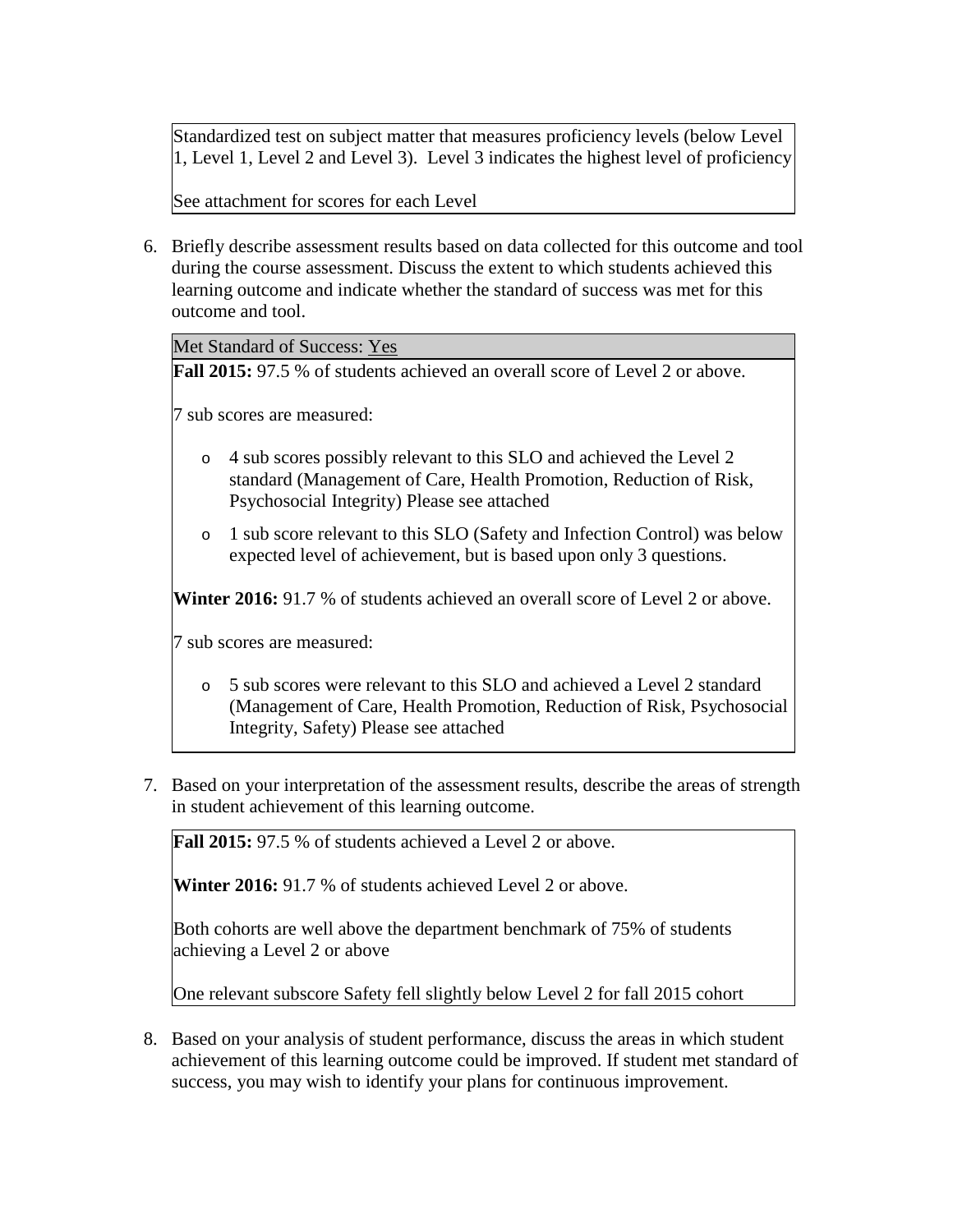It would be useful to design learning activities to reinforce the content for subscore Safety

### **II. Course Summary and Action Plans Based on Assessment Results**

1. Describe your overall impression of how this course is meeting the needs of students. Did the assessment process bring to light anything about student achievement of learning outcomes that surprised you?

**Fall 2015:** 97.5 % of students achieved a Level 2 or above.

**Winter 2016:** 91.7 % of students achieved Level 2 or above.

Both cohorts are well above the department benchmark of 75% of students achieving a Level 2 or above

Based upon the results of the standardized tests, actual student achievement may reflect higher level SLOs than are currently listed in the Master Syllabus.

A total of 4 students scored below Level 2 proficiency overall scores; with 2 of those students below a level 1 proficiency. These low scores correlate to lower course grades. It would be useful to look at strategies to help lower achieving students become more proficient in this subject matter.

2. Describe when and how this information, including the action plan, was or will be shared with Departmental Faculty.

Information to be shared at a faculty meeting

3.

Intended Change(s)

| <b>Intended Change</b> | Description of the<br>change                                                                                                                     | Rationale                                                                            | Implementation<br>Date |
|------------------------|--------------------------------------------------------------------------------------------------------------------------------------------------|--------------------------------------------------------------------------------------|------------------------|
| <b>Assessment Tool</b> | <b>Assessment Tool</b><br>will change to a<br>different<br>standardized test.                                                                    | The department<br>discontinued the<br>ATI program                                    | 2016                   |
| Course<br>Assignments  | Develop group<br>learning activity to<br>reinforce content<br>related to subscores<br>that fell below the<br>Level 2 benchmark<br>(Pharmacology, | To increase<br>proficiency levels in $_{2016}$<br>all content areas of<br>the course |                        |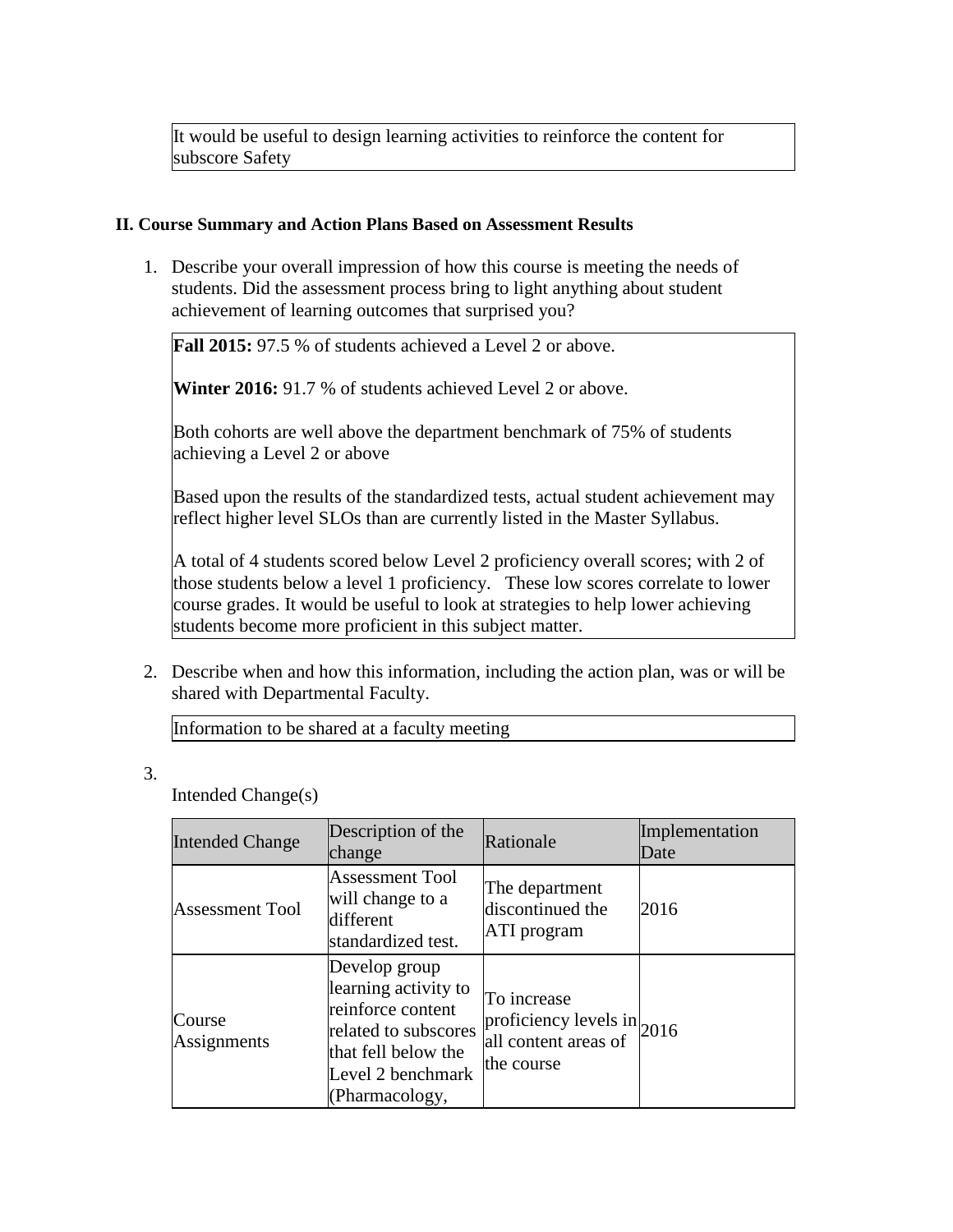| Safety,<br>Physiological<br>Adaptation)                                                         |                                          |  |
|-------------------------------------------------------------------------------------------------|------------------------------------------|--|
| Group learning<br>activities/case<br>studies will<br>to facilitate<br>application of<br>content | continue to be used<br>understanding and |  |

4. Is there anything that you would like to mention that was not already captured?

Overall ATI scores for every semester since last course assessment were all well above department benchmark. Only last 2 semesters of both overall and subscores were included in this course assessment.

ATI Standardized Testing is no longer part of the Nursing Program. The department is in the process of identifying alternative course assessment tools which may include a different standardized test and/or use of a comprehensive final exam.

# **III. Attached Files**

# ATI Standardized Test Results Summary

| <b>Faculty/Preparer:</b>                          | Lorraine Chiappetta Date: 09/22/2016 |                           |
|---------------------------------------------------|--------------------------------------|---------------------------|
| <b>Department Chair:</b>                          | Mary Burns-Coral Date: 09/22/2016    |                           |
| <b>Dean:</b>                                      | <b>Valerie Greaves</b>               | <b>Date:</b> 09/23/2016   |
| <b>Assessment Committee Chair: Michelle Garey</b> |                                      | <b>Date:</b> $11/02/2016$ |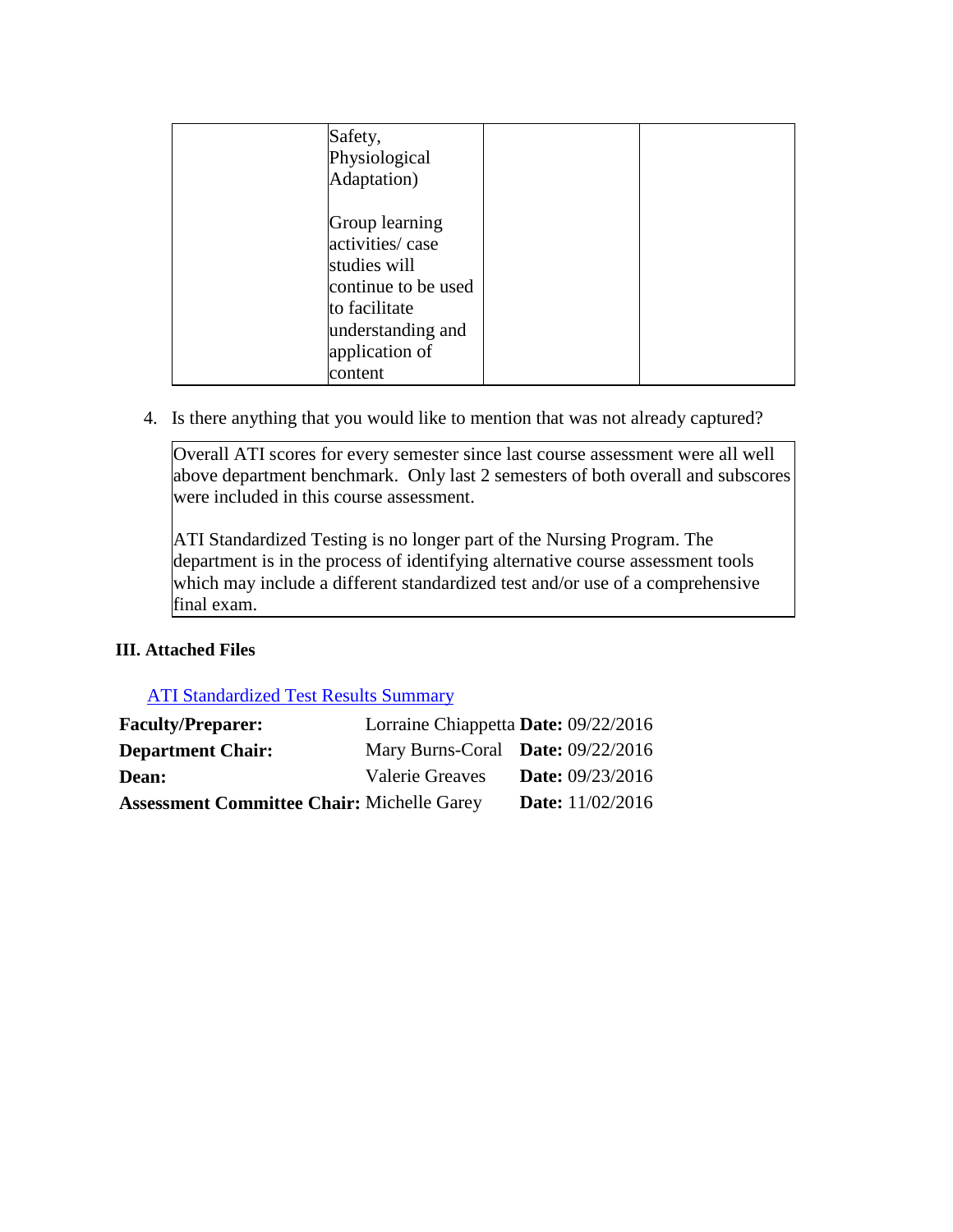# **Course Assessment Report Washtenaw Community College**

| Discipline                           | Course Number            | Title                                              |
|--------------------------------------|--------------------------|----------------------------------------------------|
| Nursing                              | 255                      | NUR 255 08/29/2013-Mental<br><b>Health Nursing</b> |
| Division                             | Department               | <b>Faculty Preparer</b>                            |
| Math, Science and Health             | Nursing & Health Science | Lorraine Chiappetta                                |
| Date of Last Filed Assessment Report |                          |                                                    |

## **I. Assessment Results per Student Learning Outcome**

Outcome 1: Identify foundational principles of mental health nursing care.

- Assessment Plan
	- o Assessment Tool: Assessment Technologies Institute (ATI), Mental Health Nursing exam.
	- o Assessment Date: Spring/Summer 2013
	- o Course section(s)/other population: all
	- o Number students to be assessed: ~48/semester
	- o How the assessment will be scored: Assessment Technologies Institute provides standardized test results
	- o Standard of success to be used for this assessment: 75 percent of students will score at or above Proficiency Level 2 on 1st attempt
	- o Who will score and analyze the data: Course Coordinator
- 1. Indicate the Semester(s) and year(s) assessment data were collected for this report.

| Fall (indicate years below) | Winter (indicate years below) SP/SU (indicate years below) |  |
|-----------------------------|------------------------------------------------------------|--|
| 2012                        |                                                            |  |

2. Provide assessment sample size data in the table below.

| # of students enrolled | # of students assessed |
|------------------------|------------------------|
| 4.                     | 42                     |

3. If the number of students assessed differs from the number of students enrolled, please explain why all enrolled students were not assessed, e.g. absence, withdrawal, or did not complete activity.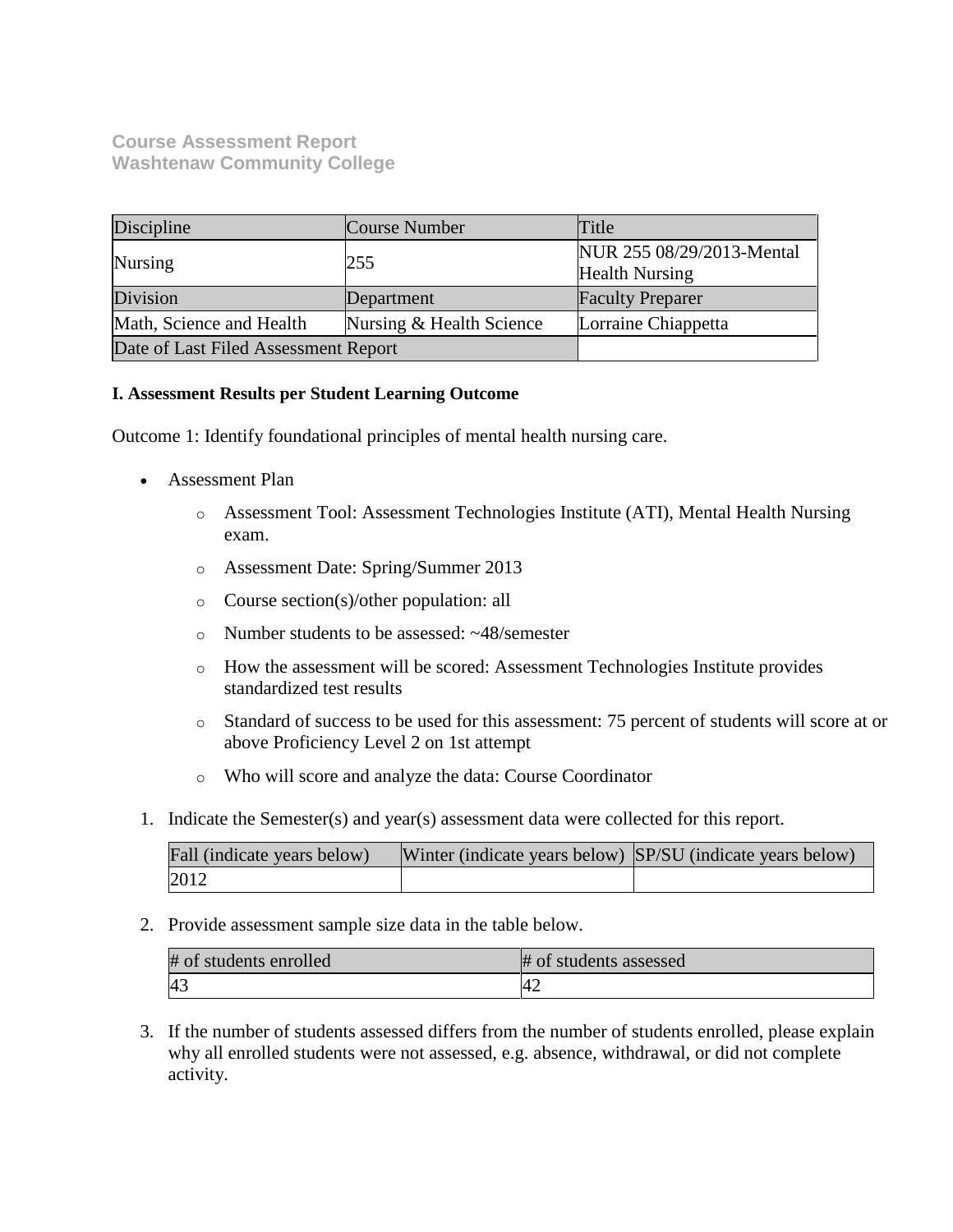1 student did not complete the activity with cohort.

4. Describe how students from all populations (day students on campus, DL, MM, evening, extension center sites, etc.) were included in the assessment based on your selection criteria.

Completion of the ATI standardized test is expected of all students following completion of the course.

5. Describe the process used to assess this outcome. Include a brief description of this tool and how it was scored.

Standardized test on subject matter that measures proficiency levels (below Level 1, Level 1, Level 2 and Level 3). Level 3 indicates the highest level of proficiency.

6. Briefly describe assessment results based on data collected for this outcome and tool during the course assessment. Discuss the extent to which students achieved this learning outcome and indicate whether the standard of success was met for this outcome and tool.

Met Standard of Success: Yes

Overall group score indicates 90.5% of all students met the institutional benchmark of Level 2 or above.

Subcategory of Mental Health Concepts indicated 3 out of 10 questions did not meet the Level 2 proficiency.

7. Based on your interpretation of the assessment results, describe the areas of strength in student achievement of this learning outcome.

The overall group scores of 90.5 % of students reaching or exceeding Level 2 proficiency is well above the institutional benchmark of 75%.

Most group subscores also reached above the Level 2 benchmark.

8. Based on your analysis of student performance, discuss the areas in which student achievement of this learning outcome could be improved. If student met standard of success, you may wish to identify your plans for continuous improvement.

Group subscores of Pharmacological and Parenteral Therapies - Medication Administration and Psychosocial Integrity - Chemical Dependencies and Behavioral Interventions fell below the Level 2 proficiency score.

Additionally, 4 students scored below Level 2 proficiency. These low scores correlate to lower course grades. It would be useful to look at strategies to help lower achieving students become more proficient in this subject matter.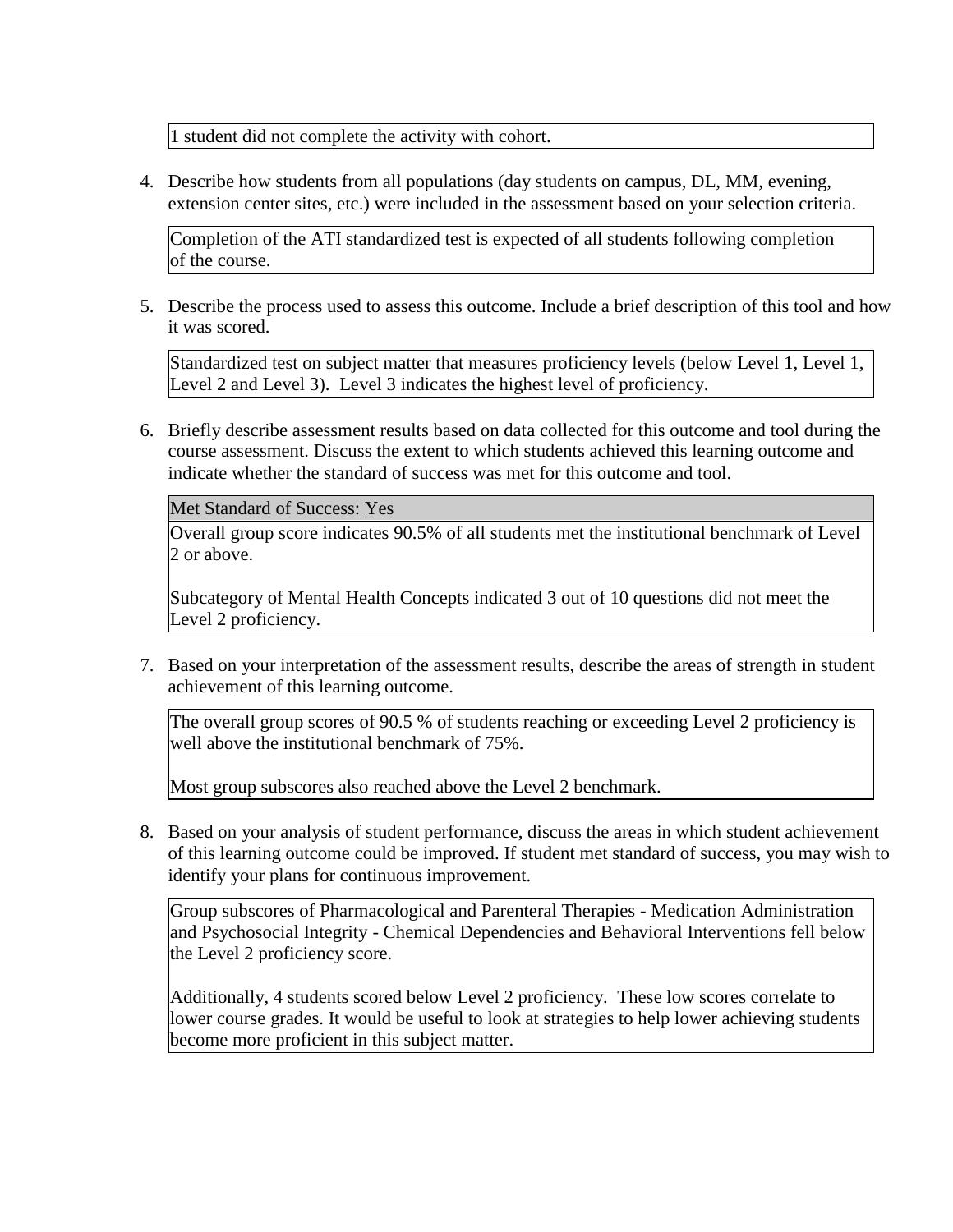Outcome 2: Identify traditional nonpharmacological therapies for managing mental health issues.

- Assessment Plan
	- o Assessment Tool: Assessment Technologies Institute (ATI), Mental Health Nursing exam.
	- o Assessment Date: Spring/Summer 2013
	- o Course section(s)/other population: all
	- o Number students to be assessed: ~48/semester
	- o How the assessment will be scored: Assessment Technologies Institute provides standardized test results
	- o Standard of success to be used for this assessment: 75 percent of students will score at or above Proficiency Level 2 on 1st attempt
	- o Who will score and analyze the data: Course Coordinator
- 1. Indicate the Semester(s) and year(s) assessment data were collected for this report.

| Fall (indicate years below) | Winter (indicate years below) SP/SU (indicate years below) |  |
|-----------------------------|------------------------------------------------------------|--|
| 2012                        |                                                            |  |

2. Provide assessment sample size data in the table below.

| # of students enrolled | # of students assessed |
|------------------------|------------------------|
| 4 <sup>3</sup>         | 42                     |

3. If the number of students assessed differs from the number of students enrolled, please explain why all enrolled students were not assessed, e.g. absence, withdrawal, or did not complete activity.

1 student did not complete the activity with cohort.

4. Describe how students from all populations (day students on campus, DL, MM, evening, extension center sites, etc.) were included in the assessment based on your selection criteria.

Completion of the ATI standardized test is expected of all students following completion of the course.

5. Describe the process used to assess this outcome. Include a brief description of this tool and how it was scored.

Standardized test on subject matter that measures proficiency levels (below Level 1, Level 1, Level 2 and Level 3). Level 3 indicates the highest level of proficiency.

6. Briefly describe assessment results based on data collected for this outcome and tool during the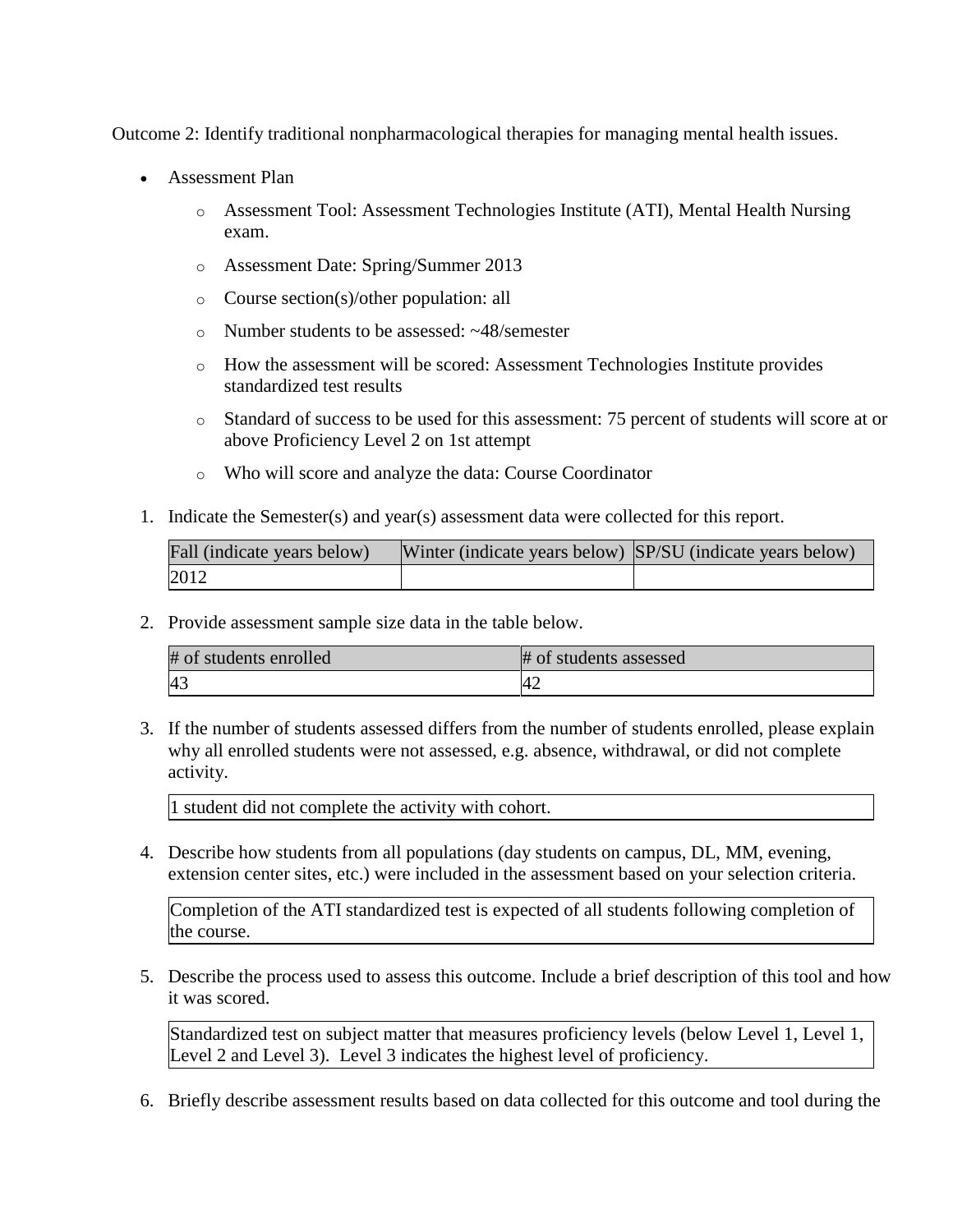course assessment. Discuss the extent to which students achieved this learning outcome and indicate whether the standard of success was met for this outcome and tool.

Met Standard of Success: Yes

Overall group score indicates 90.5% of all students met the institutional benchmark of Level 2 or above.

Subcategory of Behavioral Interventions indicated 3 out of 4 questions did not meet the Level 2 proficiency. All other non-pharmacological intervention questions were above the benchmark score.

7. Based on your interpretation of the assessment results, describe the areas of strength in student achievement of this learning outcome.

The overall group scores of 90.5 % of students reaching or exceeding Level 2 proficiency is well above the institutional benchmark of 75%.

Most group subscores also reached above the Level 2 benchmark.

8. Based on your analysis of student performance, discuss the areas in which student achievement of this learning outcome could be improved. If student met standard of success, you may wish to identify your plans for continuous improvement.

Group subscores of Pharmacological and Parenteral Therapies - Medication Administration and Psychosocial Integrity - Chemical Dependencies and Behavioral Interventions fell below the Level 2 proficiency score.

Additionally, 4 students scored below Level 2 proficiency. These low scores correlate to lower course grades. It would be useful to look at strategies to help lower achieving students become more proficient in this subject matter.

Outcome 3: Identify principles of nursing care of individuals with psychobiologic disorders using the nursing process.

- Assessment Plan
	- o Assessment Tool: Assessment Technologies Institute (ATI), Mental Health Nursing exam.
	- o Assessment Date: Spring/Summer 2013
	- o Course section(s)/other population: all
	- o Number students to be assessed: ~48/semester
	- o How the assessment will be scored: Assessment Technologies Institute provides standardized test results.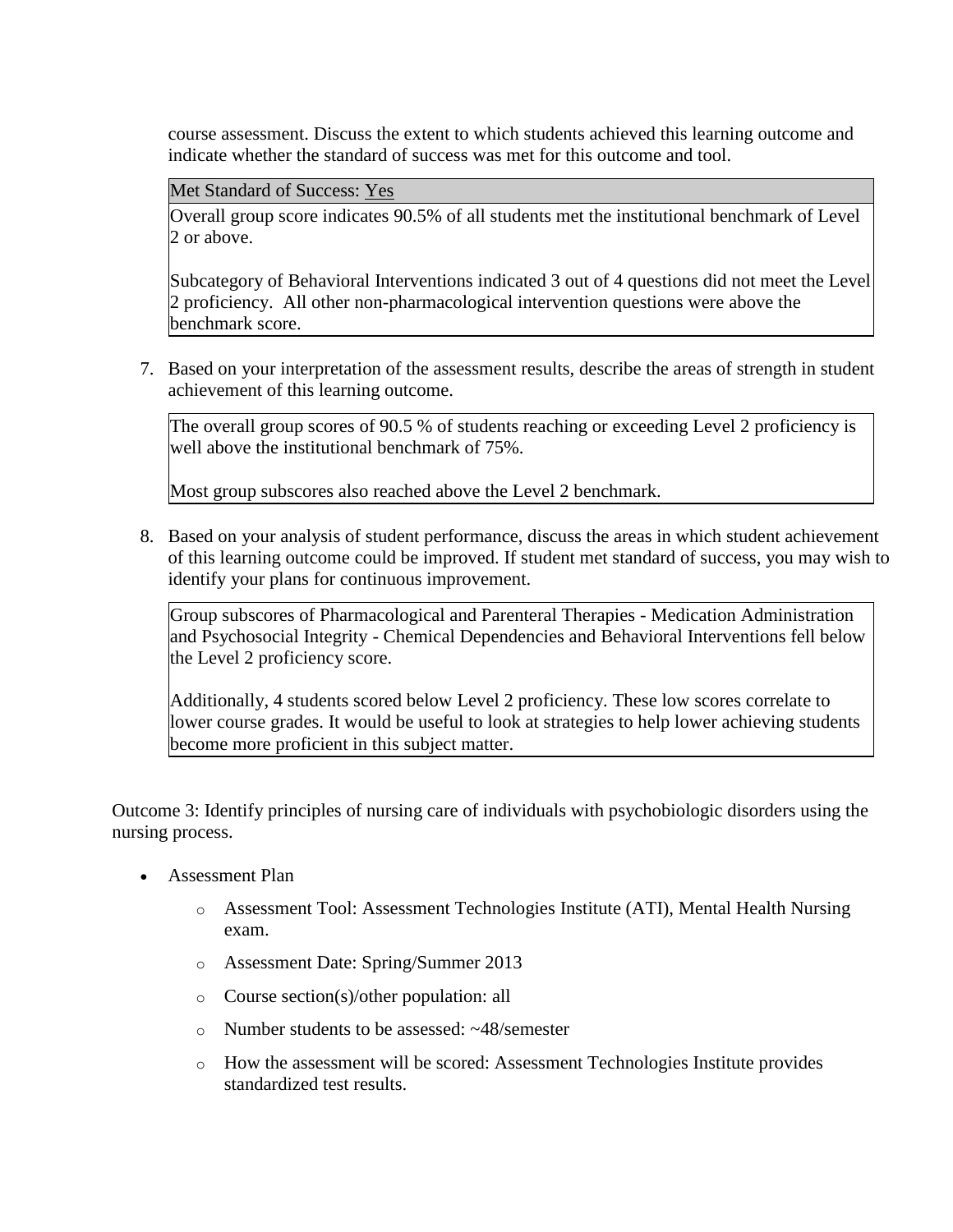- o Standard of success to be used for this assessment: 75 percent of students will score at or above Proficiency Level 2 on 1st attempt.
- o Who will score and analyze the data: Course Coordinator
- 1. Indicate the Semester(s) and year(s) assessment data were collected for this report.

| Fall (indicate years below) | Winter (indicate years below) SP/SU (indicate years below) |  |
|-----------------------------|------------------------------------------------------------|--|
| 2012                        |                                                            |  |

2. Provide assessment sample size data in the table below.

| # of students enrolled | # of students assessed |
|------------------------|------------------------|
| 43                     | 4'                     |

3. If the number of students assessed differs from the number of students enrolled, please explain why all enrolled students were not assessed, e.g. absence, withdrawal, or did not complete activity.

1 student did not complete the activity with cohort.

4. Describe how students from all populations (day students on campus, DL, MM, evening, extension center sites, etc.) were included in the assessment based on your selection criteria.

Completion of the ATI standardized test is expected of all students following completion of the course.

5. Describe the process used to assess this outcome. Include a brief description of this tool and how it was scored.

Standardized test on subject matter that measures proficiency levels (below Level 1, Level 1, Level 2 and Level 3). Level 3 indicates the highest level of proficiency.

6. Briefly describe assessment results based on data collected for this outcome and tool during the course assessment. Discuss the extent to which students achieved this learning outcome and indicate whether the standard of success was met for this outcome and tool.

Met Standard of Success: Yes

Overall group score indicates 90.5% of all students met the institutional benchmark of Level 2 or above.

All relevant subscores are well above Level 2 proficiency.

7. Based on your interpretation of the assessment results, describe the areas of strength in student achievement of this learning outcome.

The overall group scores of 90.5 % of students reaching or exceeding Level 2 proficiency is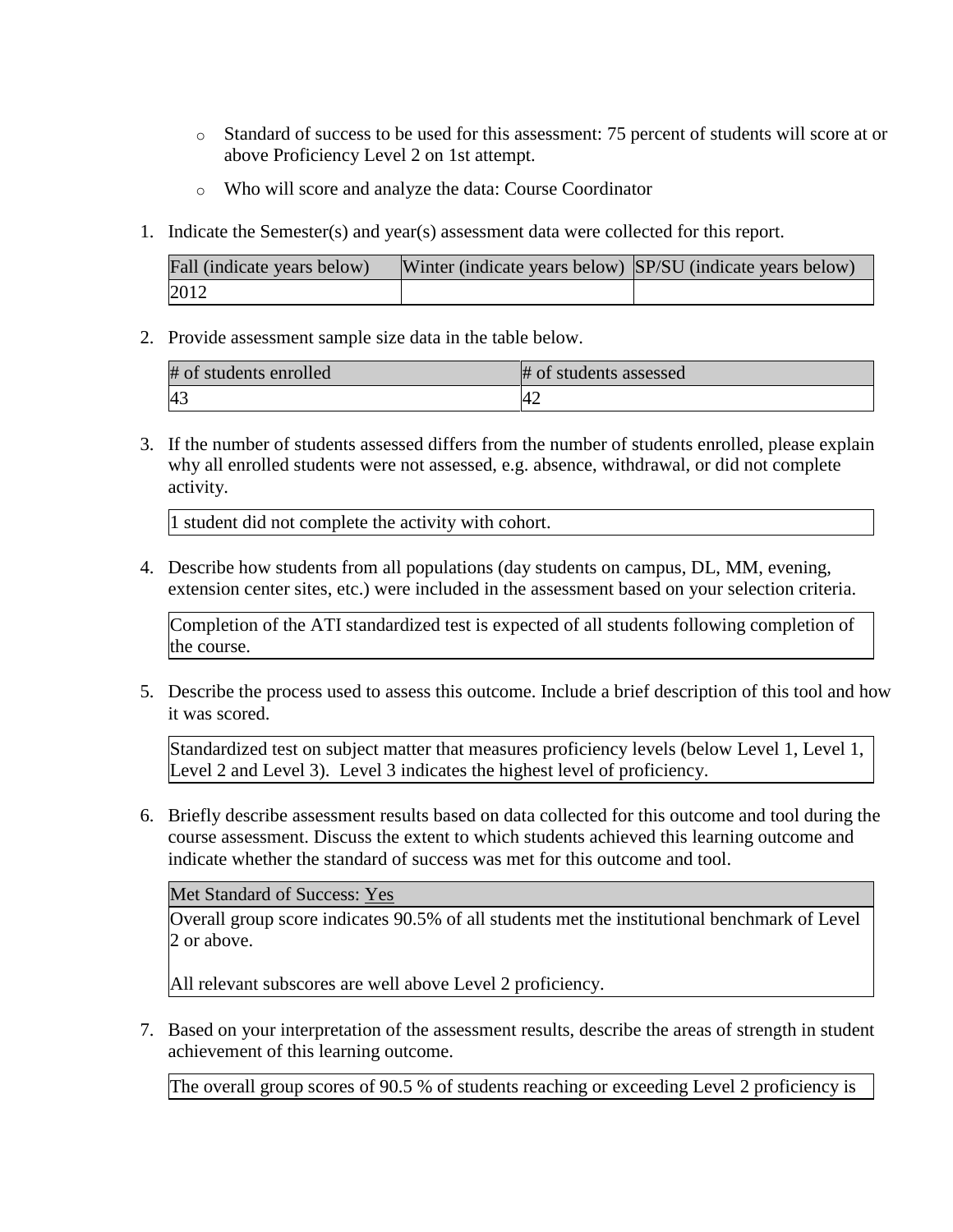well above the institutional benchmark of 75%.

Most group subscores also reached above the Level 2 benchmark.

8. Based on your analysis of student performance, discuss the areas in which student achievement of this learning outcome could be improved. If student met standard of success, you may wish to identify your plans for continuous improvement.

Group subscores of Pharmacological and Parenteral Therapies - Medication Administration and Psychosocial Integrity - Chemical Dependencies and Behavioral Interventions fell below the Level 2 proficiency score.

Additionally, 4 students scored below Level 2 proficiency. These low scores correlate to lower course grades. It would be useful to look at strategies to help lower achieving students become more proficient in this subject matter.

Outcome 4: Identify psychopharmacological therapies for select psychobiologic disorders.

- Assessment Plan
	- o Assessment Tool: Mental Health Nursing ATI test
	- o Assessment Date: Spring/Summer 2013
	- o Course section(s)/other population: all sections
	- $\circ$  Number students to be assessed:  $\sim$  48/semester
	- o How the assessment will be scored: Assessment Technologies Institute provides standardized test results
	- o Standard of success to be used for this assessment: 75 percent of students will score at or above Proficiency Level 2 on 1st attempt.
	- o Who will score and analyze the data: Course Coordinator
- 1. Indicate the Semester(s) and year(s) assessment data were collected for this report.

| Fall (indicate years below) | Winter (indicate years below) SP/SU (indicate years below) |  |
|-----------------------------|------------------------------------------------------------|--|
| 2012                        |                                                            |  |

2. Provide assessment sample size data in the table below.

| # of students enrolled | # of students assessed |
|------------------------|------------------------|
| -43                    |                        |

3. If the number of students assessed differs from the number of students enrolled, please explain why all enrolled students were not assessed, e.g. absence, withdrawal, or did not complete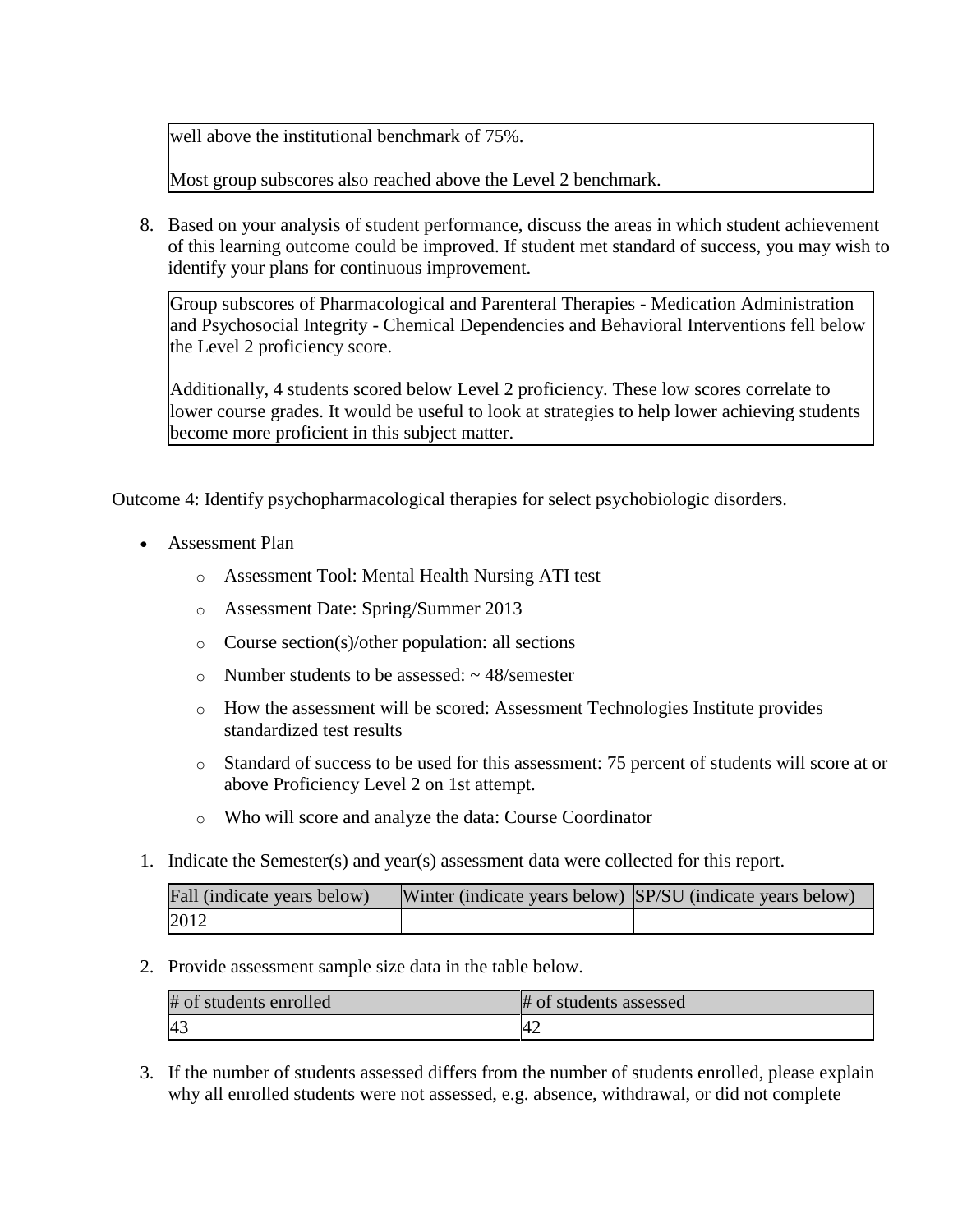activity.

1 student did not complete the activity with cohort.

4. Describe how students from all populations (day students on campus, DL, MM, evening, extension center sites, etc.) were included in the assessment based on your selection criteria.

Completion of the ATI standardized test is expected of all students following completion of the course.

5. Describe the process used to assess this outcome. Include a brief description of this tool and how it was scored.

Standardized test on subject matter that measures proficiency levels (below Level 1, Level 1, Level 2 and Level 3). Level 3 indicates the highest level of proficiency.

6. Briefly describe assessment results based on data collected for this outcome and tool during the course assessment. Discuss the extent to which students achieved this learning outcome and indicate whether the standard of success was met for this outcome and tool.

Met Standard of Success: Yes

Overall group score indicates 90.5% of all students met the institutional benchmark of Level 2 or above.

Although the subcategory of Pharmacological and Parenteral Therapies did meet proficiency level 2 scores, two medication administration questions were significantly below the level 2 proficiency score.

7. Based on your interpretation of the assessment results, describe the areas of strength in student achievement of this learning outcome.

The overall group scores of 90.5 % of students reaching or exceeding Level 2 proficiency is well above the institutional benchmark of 75%.

Most group subscores also reached above the Level 2 benchmark.

8. Based on your analysis of student performance, discuss the areas in which student achievement of this learning outcome could be improved. If student met standard of success, you may wish to identify your plans for continuous improvement.

Group subscores of Pharmacological and Parenteral Therapies - Medication Administration and Psychosocial Integrity - Chemical Dependencies and Behavioral Interventions fell below the Level 2 proficiency score.

Additionally, 4 students scored below Level 2 proficiency. These low scores correlate to lower course grades. It would be useful to look at strategies to help lower achieving students become more proficient in this subject matter.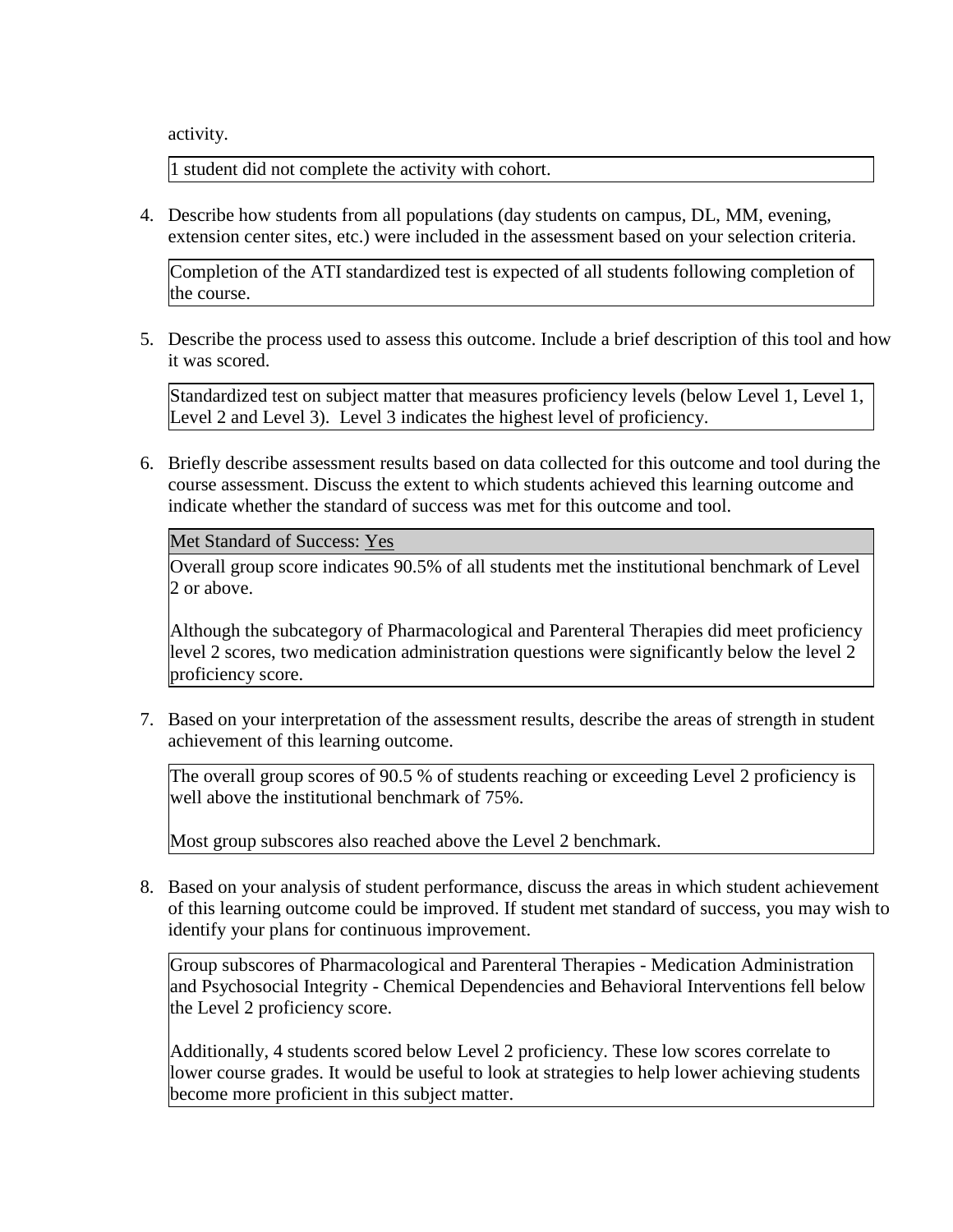Outcome 5: Identify principles of mental health nursing in caring for special populations using the nursing process.

- Assessment Plan
	- o Assessment Tool: Mental Health Nursing ATI standardized test
	- o Assessment Date: Spring/Summer 2013
	- o Course section(s)/other population: all sections
	- o Number students to be assessed: ~48/semester
	- o How the assessment will be scored: Assessment Technologies Institute provides standardized test results
	- o Standard of success to be used for this assessment: 75 percent of students will score at or above Proficiency Level 2 on 1st attempt
	- o Who will score and analyze the data: Course Coordinator
- 1. Indicate the Semester(s) and year(s) assessment data were collected for this report.

| Fall (indicate years below) | Winter (indicate years below) SP/SU (indicate years below) |  |
|-----------------------------|------------------------------------------------------------|--|
| 2012                        |                                                            |  |

2. Provide assessment sample size data in the table below.

| # of students enrolled | # of students assessed |
|------------------------|------------------------|
| $\overline{A}$         | 4 <sub>4</sub>         |

3. If the number of students assessed differs from the number of students enrolled, please explain why all enrolled students were not assessed, e.g. absence, withdrawal, or did not complete activity.

1 student did not complete the activity with cohort.

4. Describe how students from all populations (day students on campus, DL, MM, evening, extension center sites, etc.) were included in the assessment based on your selection criteria.

Completion of the ATI standardized test is expected of all students following completion of the course.

5. Describe the process used to assess this outcome. Include a brief description of this tool and how it was scored.

Standardized test on subject matter that measures proficiency levels (below Level 1, Level 1, Level 2 and Level 3). Level 3 indicates the highest level of proficiency.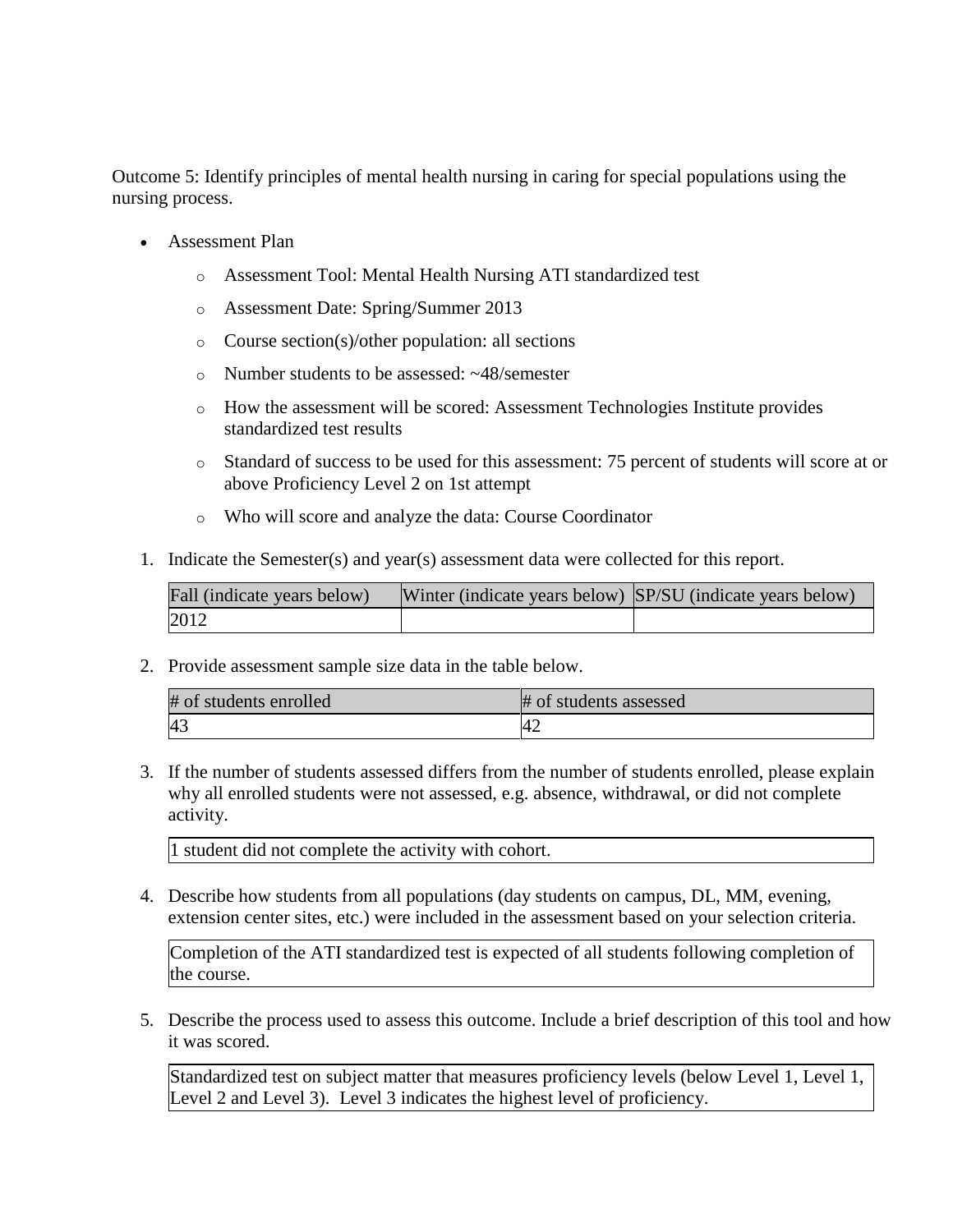6. Briefly describe assessment results based on data collected for this outcome and tool during the course assessment. Discuss the extent to which students achieved this learning outcome and indicate whether the standard of success was met for this outcome and tool.

Met Standard of Success: Yes

Overall group score indicates 90.5% of all students met the institutional benchmark of Level 2 or above.

All relevant subcategories were well above the benchmark for level 2 proficiency.

7. Based on your interpretation of the assessment results, describe the areas of strength in student achievement of this learning outcome.

The overall group scores of 90.5 % of students reaching or exceeding Level 2 proficiency is well above the institutional benchmark of 75%.

Most group subscores also reached above the Level 2 benchmark.

8. Based on your analysis of student performance, discuss the areas in which student achievement of this learning outcome could be improved. If student met standard of success, you may wish to identify your plans for continuous improvement.

Group subscores of Pharmacological and Parenteral Therapies - Medication Administration and Psychosocial Integrity - Chemical Dependencies and Behavioral Interventions fell below the Level 2 proficiency score.

Additionally, 4 students scored below Level 2 proficiency. These low scores correlate to lower course grades. It would be useful to look at strategies to help lower achieving students become more proficient in this subject matter.

Outcome 6: Determine the care of individuals during psychiatric emergencies using the nursing process.

- Assessment Plan
	- o Assessment Tool: Mental Health Nursing ATI Standardized Test
	- o Assessment Date: Spring/Summer 2013
	- o Course section(s)/other population: all sections
	- $\circ$  Number students to be assessed:  $\sim$  48/semester
	- o How the assessment will be scored: Assessment Technologies Institute provides standardized test results
	- o Standard of success to be used for this assessment: 75 percent of students will score at or above Proficiency Level 2 on 1st attempt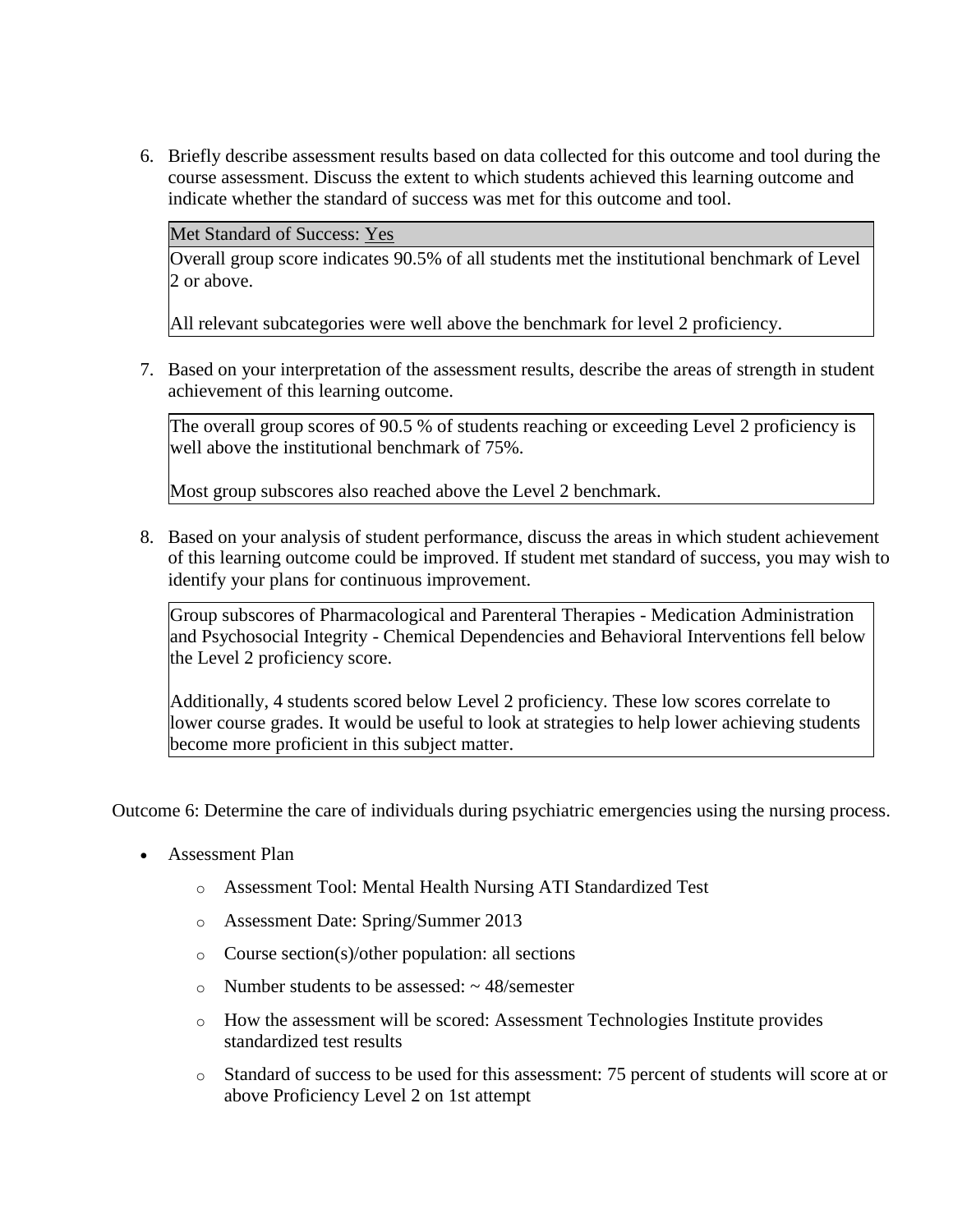- o Who will score and analyze the data: Course Coordinator
- 1. Indicate the Semester(s) and year(s) assessment data were collected for this report.

| Fall (indicate years below) | Winter (indicate years below) SP/SU (indicate years below) |  |
|-----------------------------|------------------------------------------------------------|--|
| 2012                        |                                                            |  |

2. Provide assessment sample size data in the table below.

| # of students enrolled | # of students assessed |
|------------------------|------------------------|
| 43                     | $4_{\sim}$             |

3. If the number of students assessed differs from the number of students enrolled, please explain why all enrolled students were not assessed, e.g. absence, withdrawal, or did not complete activity.

1 student did not complete the activity with cohort.

4. Describe how students from all populations (day students on campus, DL, MM, evening, extension center sites, etc.) were included in the assessment based on your selection criteria.

Completion of the ATI standardized test is expected of all students following completion of the course.

5. Describe the process used to assess this outcome. Include a brief description of this tool and how it was scored.

Standardized test on subject matter that measures proficiency levels (below Level 1, Level 1, Level 2 and Level 3). Level 3 indicates the highest level of proficiency.

6. Briefly describe assessment results based on data collected for this outcome and tool during the course assessment. Discuss the extent to which students achieved this learning outcome and indicate whether the standard of success was met for this outcome and tool.

Met Standard of Success: Yes

Overall group score indicates 90.5% of all students met the institutional benchmark of Level 2 or above.

All relevant subcategories are well above the benchmark for Level 2 proficiency.

7. Based on your interpretation of the assessment results, describe the areas of strength in student achievement of this learning outcome.

Overall group scores of 90.5 % of students reaching or exceeding Level 2 proficiency is well above the institutional benchmark of 75%.

Most group subscores also reached above the Level 2 benchmark.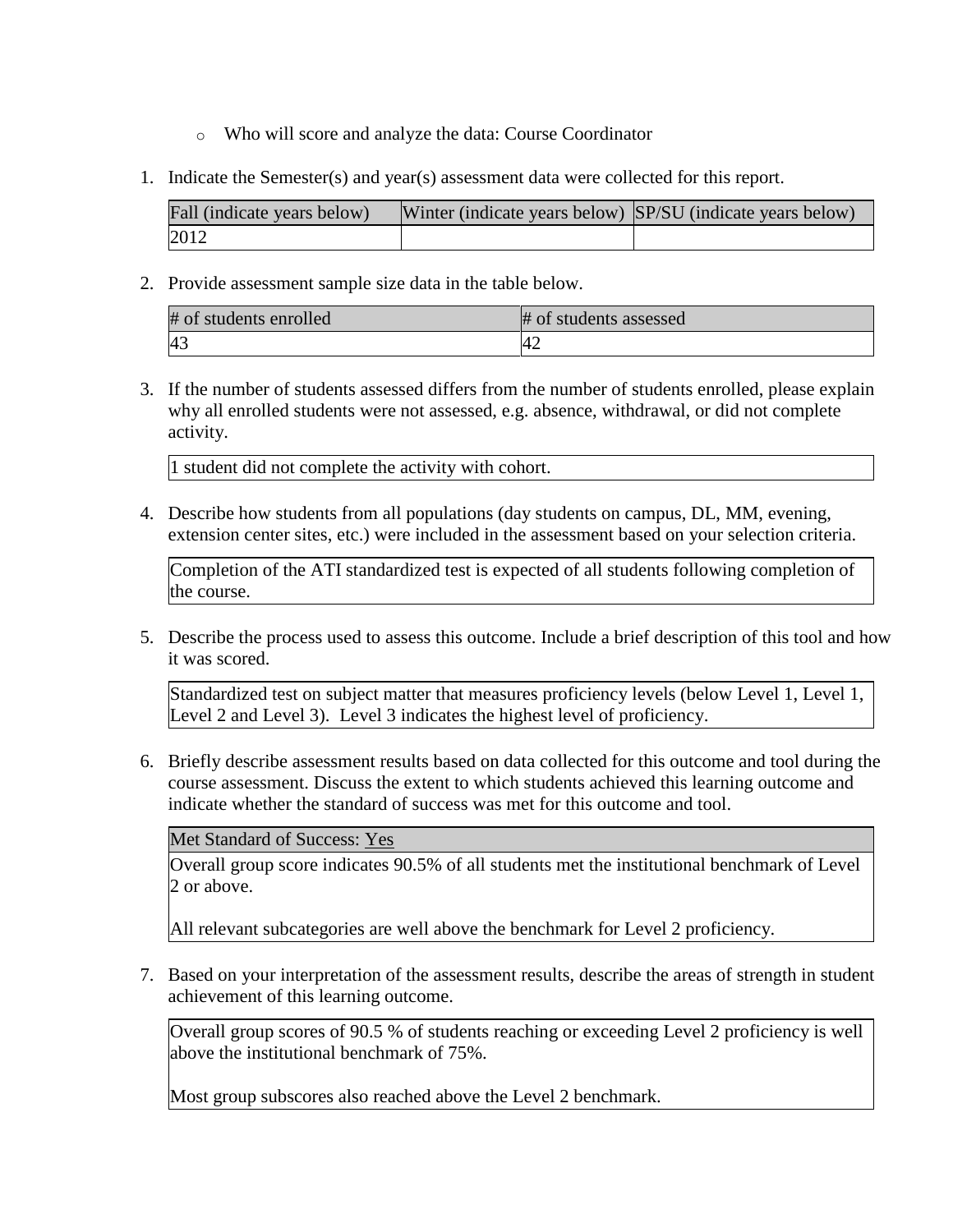8. Based on your analysis of student performance, discuss the areas in which student achievement of this learning outcome could be improved. If student met standard of success, you may wish to identify your plans for continuous improvement.

Group subscores of Pharmacological and Parenteral Therapies - Medication Administration and Psychosocial Integrity - Chemical Dependencies and Behavioral Interventions fell below the Level 2 proficiency score.

Additionally, 4 students scored below Level 2 proficiency. These low scores correlate to lower course grades. It would be useful to look at strategies to help lower achieving students become more proficient in this subject matter.

## **II. Course Summary and Action Plans Based on Assessment Results**

1. Describe your overall impression of how this course is meeting the needs of students. Did the assessment process bring to light anything about student achievement of learning outcomes that surprised you?

Based upon the ATI standardized test results, this course is meeting the needs of students to gain proficiency in this subject. The percentage of students achieving a Level 2 proficiency is well above the recommended benchmark of 75%.

The class format went from face-to-face (last assessment) to a mixed mode/blended format. Although the previous course assessment demonstrated that the institutional benchmark was achieved, there are currently higher numbers of students reaching a proficiency level of 3 (highest level) and slightly more students unable to reach Level 2 proficiency with this current course assessment.

It is unclear if the change to mixed mode impacts these results.

2. Describe when and how this information, including the action plan, was or will be shared with Departmental Faculty.

This information will be discussed in a faculty meeting.

3.

Intended Change(s)

| <b>Intended Change</b> | Description of the<br>change | Rationale | Implementation Date |
|------------------------|------------------------------|-----------|---------------------|
| No changes intended.   |                              |           |                     |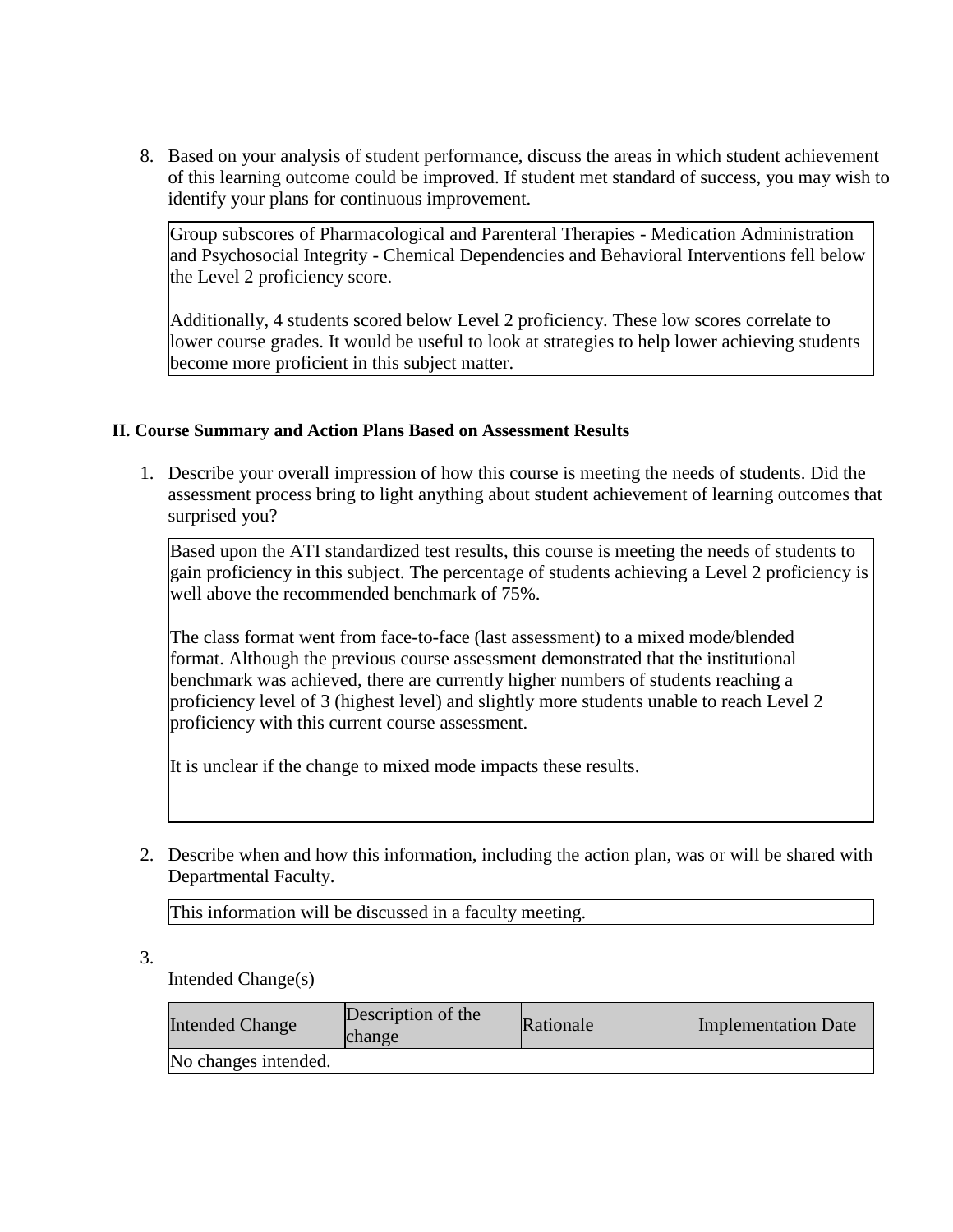4. Is there anything that you would like to mention that was not already captured?

# **III. Attached Files**

 $\blacksquare$ 

| <b>ATI Assessment Tool</b> |  |
|----------------------------|--|
|                            |  |

| <b>Faculty/Preparer:</b> Lorraine Chiappetta      | <b>Date:</b> $9/3/13$  |
|---------------------------------------------------|------------------------|
| <b>Department Chair:</b> Vickie Salter            | <b>Date:</b> $9/5/13$  |
| <b>Dean:</b> Martha Showalter                     | <b>Date:</b> $9/24/13$ |
| <b>Assessment Committee Chair:</b> Michelle Garey | <b>Date:</b> 10/17/13  |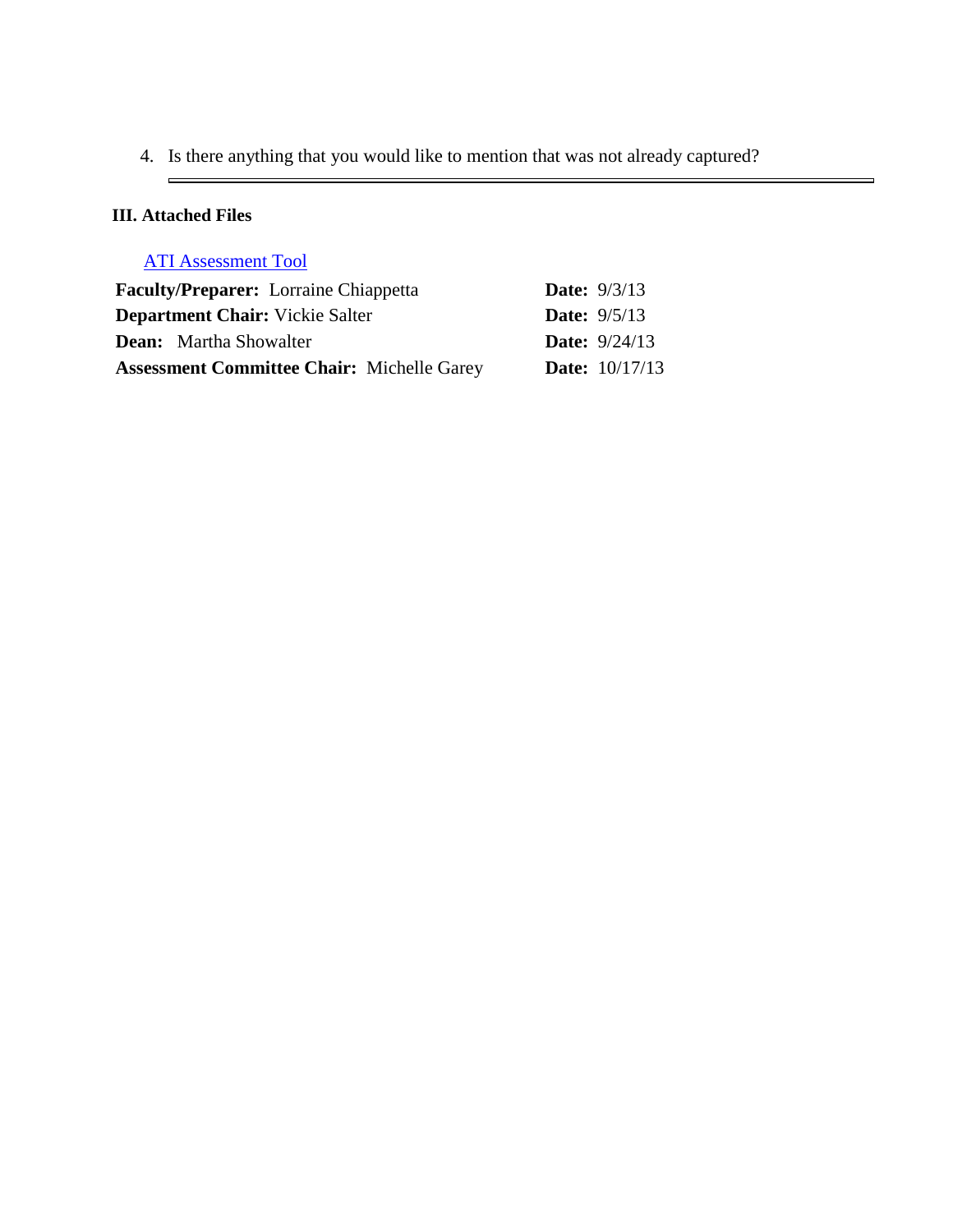### **COURSE ASSESSMENT REPORT**

#### **I. Background Information**

1. Course assessed:

Course Discipline Code and Number: Course Title: Division/Department Codes:

**NUR 255 Mental Health Nursing Theory HAT/NHSD** 

2. Semester assessment was conducted (check one):

| <b>Fall 20</b> |
|----------------|
| $W$ intor      |

| $\perp$ w must $\angle$ |  |
|-------------------------|--|
| ⊠Spring/Summer 2010     |  |

- 3. Assessment tool(s) used: check all that apply.
	- $\Box$  Portfolio
	- $\boxtimes$  Standardized test
	- $\Box$  Other external certification/licensure exam (specify):
	- $\Box$  Survey
	- $\Box$  Prompt
	- $\Box$  Departmental exam
	- $\Box$  Capstone experience (specify):
	- $\Box$  Other (specify):
- 4. Have these tools been used before?
	- $\Box$  Yes

⊠

No - New since fall 2006

If yes, have the tools been altered since its last administration? If so, briefly describe changes made.

- 5. Indicate the number of students assessed/total number of students enrolled in the course. Since the last MSF revision – 6 semesters used for assessment (F07, W08, F08, W09, F09, W2010) **ENROLLMENT - Total: 249 ASSESSED - Total: 249**
- 6. Describe how students were selected for the assessment. All APNURS students that passed the course (passing grade of a  $C$  – or higher) in NUR 255

### **II. Results**

1. Briefly describe the changes that were implemented in the course as a result of the previous assessment.

### $N/A$  – this is the first course assessment since MSF was revised in 2007

- 2. List each outcome that was assessed for this report exactly as it is stated on the course master syllabus.
	- Identify the principles of nursing care for individuals with disturbed patterns of coping by 1. applying knowledge from previous courses.
	- Determine the care of individuals with disturbed patterns of coping by applying the nursing  $2.$ process.
	- 3. Identify specialized mental health therapies to facilitate adaptation to optimal health.
- 2. Briefly describe assessment results based on data collected during the course assessment, demonstrating the extent to which students are achieving each of the learning outcomes listed above. Please attach a summary of the data collected.  $-$  See attached summary

The report received from the Assessment Technologies Institute (ATI) provides data for each group and individual scores to determine the percentage of students who met the course benchmark. The results are broken down further by subscales. Fall 2007, the course benchmark was achievement of a score in the 60<sup>th</sup> percentile rank - national. The ATI changed how they reported scores in W 08. Therefore, the course benchmark became achievement of Level 2 proficiency, based upon a cut level percentage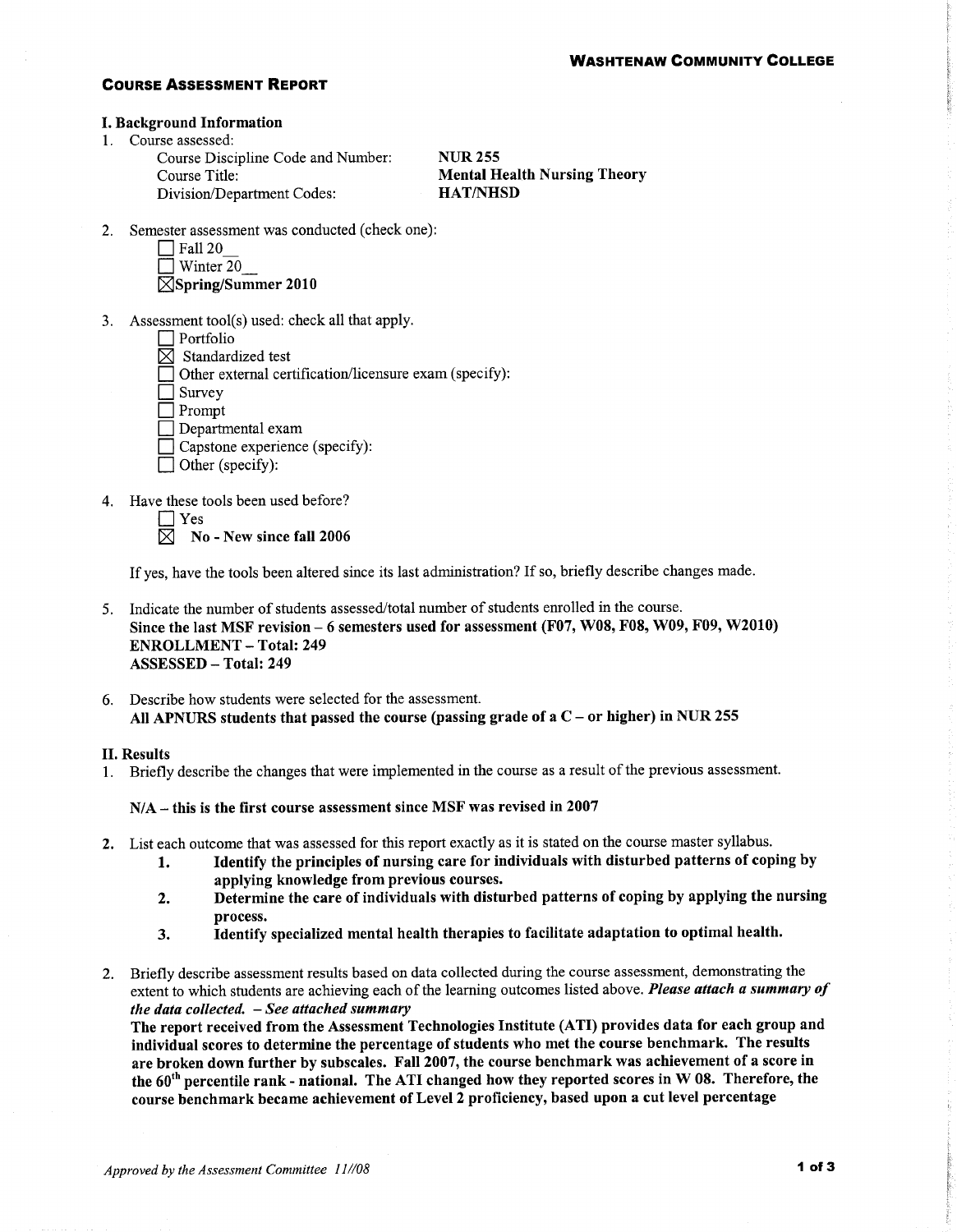### **COURSE ASSESSMENT REPORT**

3. For each outcome assessed, indicate the standard of success used, and the percentage of students who achieved that level of success. Please attach the rubric/scoring guide used for the assessment. **Outcomes: 1-3** 

The recommended course benchmarks were met for all semesters assessed and significantly exceeded the indicated standard of success (75 % of students will meet course benchmark) for all classes assessed.

4. Describe the areas of strength and weakness in students' achievement of the learning outcomes shown in assessment results.

Strengths: Overall high numbers of students achieving proficiency in the subject matter

Weaknesses: Specific areas that students consistently score poorly are: Use of restraints, adverse reactions to antipsychotic medication, stress management techniques, cultural awareness

### III. Changes influenced by assessment results

- 1. If weaknesses were found (see above) or students did not meet expectations, describe the action that will be taken to address these weaknesses. Continue to clarify this information within the course
- 2. Identify intended changes that will be instituted based on results of this assessment activity (check all that apply). Please describe changes and give rationale for change.
	- a.  $\boxtimes$  Outcomes/Assessments on the Master Syllabus

Change/rationale: Per the recommendation of the ATI, based upon expert studies, Proficiency Level 2 will remain the measure of achievement.

- b. Objectives/Evaluation on the Master Syllabus Change/rationale:
- c.  $\Box$  Course pre-requisites on the Master Syllabus Change/rationale:
- d.  $\Box$  1<sup>st</sup> Day Handouts Change/rationale:

### e.  $\boxtimes$  Course assignments

Change/rationale: The "case study" written assignment will be modified. Students are given an opportunity to evaluate course assignments informally. In response to students' comments that stated that the level of assignments was excessive, this assignment will be modified and incorporated into a cooperative learning exercise in class. Test questions are better assessment criteria for measurement of outcomes

- f.  $\boxtimes$  Course materials (check all that apply)
	- $\Box$  Textbook

 $\Box$  Handouts

 $\boxtimes$  Other: Unit objective will be modified slightly to highlight information that students consistently seem to struggle with (see weaknesses)

- $g.$  Instructional methods Change/rationale:
- h.  $\Box$  Individual lessons & activities Change/rationale:
- 3. What is the timeline for implementing these actions? Fall 2010

Please return completed form to the Office of Curriculum & Assessment, SC 247. Approved by the Assessment Committee 11/08